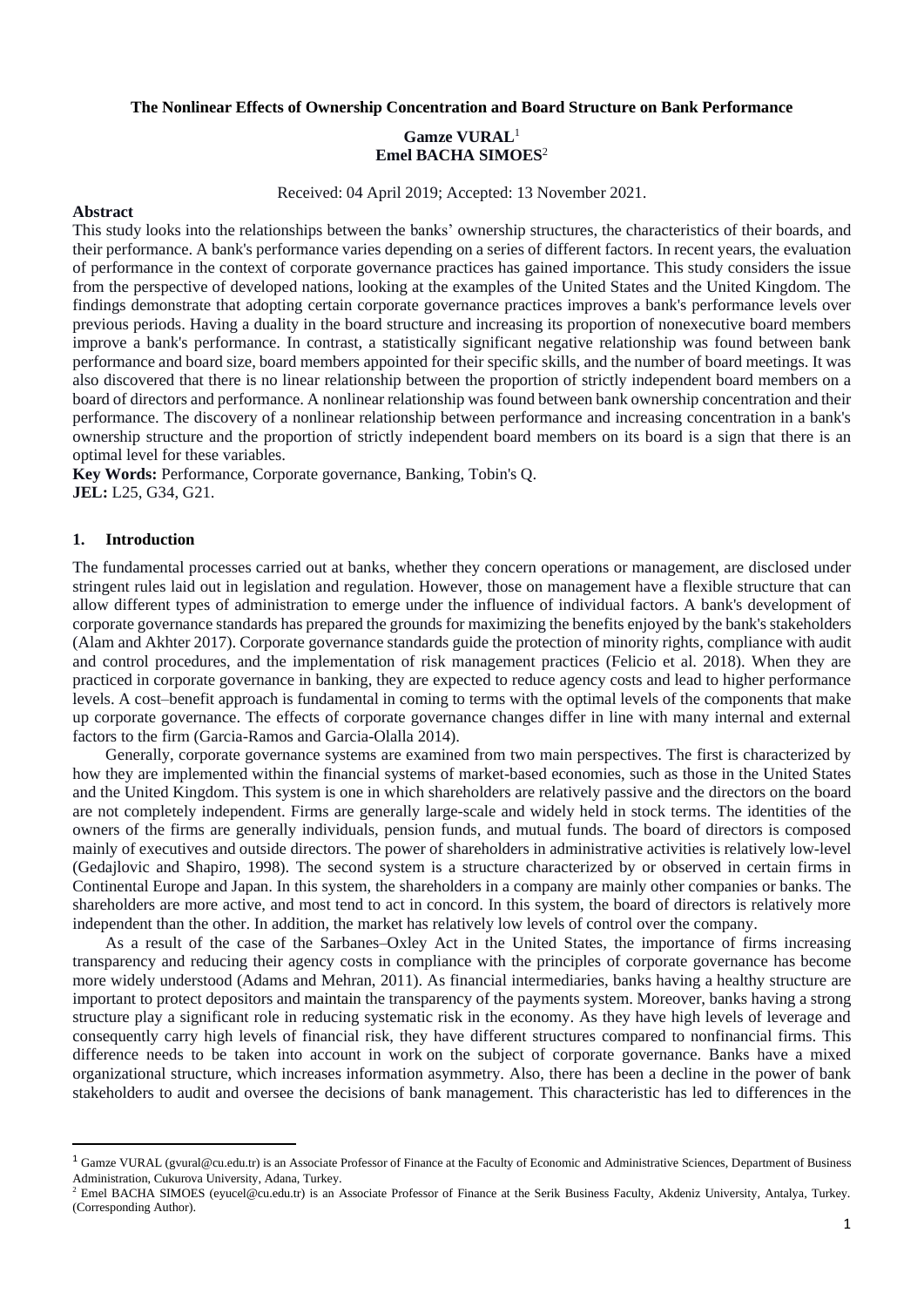implementation of corporate governance. Uncovering the effects of corporate governance practices in banking in the developed world would serve as a guiding light to stakeholders and lawmakers (Himaj 2014; John et al. 2016).

Economic activities that become more complex over time are not easy to manage. For this reason, it is important to establish an effective management structure that will increase performance. Corporate governance focuses on the relationships between the company's shareholders, employees, and potential investors. It provides a number of tools to the company management to reduce agency problems that may arise between these parties. These tools better implement audit and control mechanisms and create a transparent management approach. However, the effects of corporate governance practices may differ depending on many factors. Agency theory and stewardship theory offer different predictions about the effects of corporate governance tools. Studies examining corporate governance practices in the literature generally report a linear relationship between corporate governance variables and performance. Considering the positive and negative consequences of the effects of corporate governance practices, the relationships between corporate governance practices and performance may not be linear. It is assumed that the effects of corporate governance practices for majority and minority shareholders may emerge more clearly in market-based economies. The effects of the concentration in ownership and the board of directors' structure on firm performance have been investigated through firms in the United States and the United Kingdom, which are representative of the market-based economy. The primary motivation of this study is to investigate the nonlinear effects of board structure and bank ownership structure on performance. The degree of board member independence and the proportion of board members on boards who had special areas of expertise were taken into account by researching how board structure affects bank performance. In contrast to the literature that an increase in the proportion of independent members on a bank's board would positively affect bank performance, this study has shown that this relationship is not linear. This research has revealed the existence of a nonlinear relationship between levels of concentration in bank ownership structures and performance. It has been determined that there is a U-shaped relationship between ownership concentration and performance in banks.

The importance of the issues of corporate governance and performance has been explained in the Introduction. In the second section, the theoretical framework that clarifies the relationship between corporate governance and performance is presented. In the third section, literature on the topic is summarized. In the fourth section, the dataset and analysis methods are explained. In the fifth section, the results obtained from the analyses are reported and evaluated in the theoretical framework. In the final part, the results are summarized and discussed, and conclusions and policy recommendations are presented.

#### **2. Theoretical Background**

Corporate governance mechanisms prepare the grounds for following a transparent, accountable, and just approach in managerial activities. Committees such as risk-prevention committees, which can be effective in reducing risks for shareholders, creditors, and executives, support the increase in activity within the firm. Corporate governance is recommended as a tool in reducing agency costs, which are explained through agency theory. It has been claimed that as the scale of the board of directors increases and consequently, the proportion of members who are independent increases, it becomes more effective at evaluating management decisions (Jensen and Meckling 1976; Fama and Jensen 1983; Shleifer and Vishny 1997). The independent members on a board contribute to making optimal decisions through their monitoring and supervisory functions (Belhaj and Mateus 2016). An increase in the number of independent members on boards of directors has a positive effect on the firm (Pathan and Skully 2007; Andres and Vallelado 2008; Gafoor et al. 2018). Capital structures, insider ownership, and block ownership effects can be of benefit in reducing agency conflicts and agency costs (Fauzi and Locke 2012). Contrary to agency theory, stewardship theory propounds that the directors are trustworthy and that they will use the firm's resources in the best possible way (Donaldson and Davis 1991, 1994). This theory highlights the board's advisory role rather than its monitoring function. Moreover, if there is a duality in the board structure, more effective decisions can be made from the perspective of other interest groups in the firm. If there is a duality, while agency theory predicts a reduction in a firm's performance, stewardship theory predicts that it will increase performance (Donaldson and Davis 1994; Finkelstein and D'Aveni 1994).

Berle and Means (1932) was a seminal study of the relationship between the concentration of the ownership structure of a firm and firm performance. This study showed a positive relationship between performance and ownership concentration. A firm's ownership structure can take the form of corporate, foreign, and/or private ownership. In addition, a concentrated or widely divided ownership structure is seen as a factor that affects a firm's governance. A difference between the management and ownership of a firm opens the way for agency costs. La Porta *et al.* (1999), who examined the ownership structures of firms, emphasize that widespread ownership structures allow small shareholders the right to cash flow, leading to the concentration of the rights to management and control over the firm in the hands of professional administrators. This situation could open the way for administrators to use their situation to pursue their own interests as sources of power and prestige. Big shareholders holding most of the shares are to be found at publicly traded companies in both developing and developed nations (La Porta *et al*. 1998; La Porta *et al*. 1999). When there is a big shareholder at a firm, this ultimate owner has the right to run the firm and its cash flow (Marks 1999; Almeida and Wolfenzon 2006). This division between cash flow rights and control rights causes agency costs between majority and minority shareholders (Claessens *et al*. 2000; Claessens *et al*. 2002; La Porta *et al*. 1999; Lemmon and Lins 2003).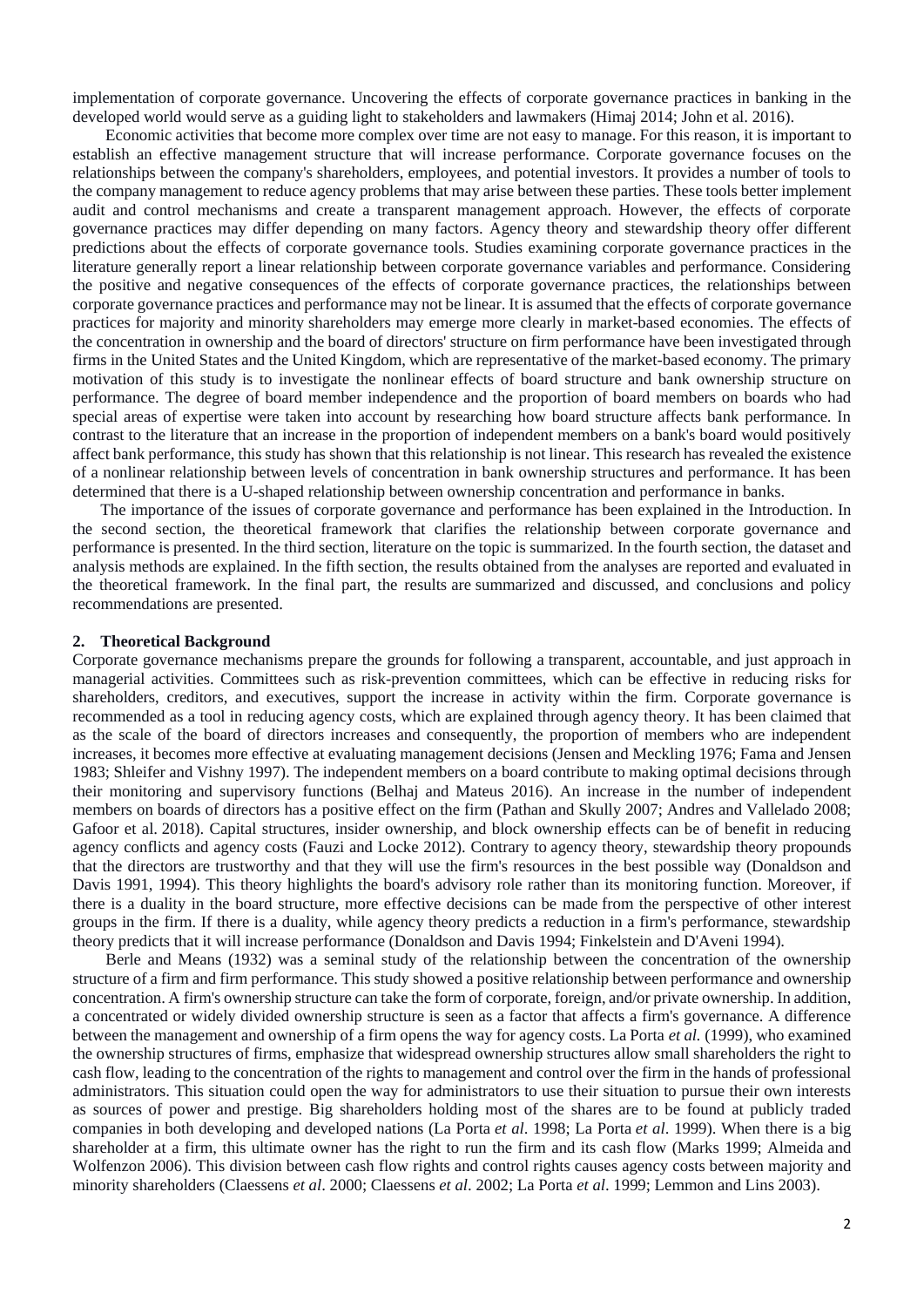Agency costs emerge when executives seek to maximize their own interests. Jensen and Meckling (1976) formed the theoretical framework (the convergence-of-interest hypothesis) for the clashes of interests between firm owners and directors within agency theory. Agency theory draws attention to how different dimensions of the relationship between ownership structure and performance can lead to differing outcomes. It explains this situation through the alignment hypothesis and the entrenchment hypothesis. According to the alignment hypothesis, a positive relationship is expected between the proportion of a firm owned by its directors and its performance (Demsetz 1983). This hypothesis rests on the assertion by Jensen and Meckling (1976) that as the proportion of shares owned by the directors increases, the financial performance also increases, as the financial interests of directors and other shareholders align better. As executive ownership increases, the interests of the owner-directors and shareholders become more closely aligned. Thus, owner-directors increase their efforts and promotion of the firm towards its maximum value. However, the entrenchment hypothesis proposes that as a firm's ownership structure becomes more concentrated, performance will be reduced. As a CEO's executive ownership increases, this opens the way for entrenchment. This situation is a factor that reduces the value of firms. According to the entrenchment hypothesis, management activities being less well-supervised will reduce the value of a firm. As a result, beyond a certain level of executive ownership, company performance is said to be reduced (Griffith *et al*. 2002). Even if a single big owner is not directly an executive, he or she will have the power to influence management activities. The decisions made by the single biggest owner will be outside of control mechanisms that will damage firm performance. In general, firms aim at maximizing the value of the firm. In certain situations, the aim of executives or a big shareholder with a controlling stake may clash with this aim of value maximization. This situation can lead to negative outcomes for the firm. The dominant party may make decisions that can damage the interests of minority shareholders. If an executive should own a large proportion of the firm, the levels of oversight and supervision of management activities can be reduced, damaging the firm's performance. On the other hand, studies in the literature show that the relationship between management ownership and performance is not linear (Morck, Shleifer and Vishny 1988).

## **3. Literature Review**

The effects of the board and ownership structures on bank performance are topics presently on the finance literature agenda. Pathan and Skully (2007) analyzed the effects of board size and the independence of board members on the performance of local commercial banks in Thailand between 1999 and 2003. They found a negative relationship between board size and performance, and concluded that as the proportion of independent board members increased, bank performance also increased. Pathan (2009) concluded that banks with large boards of directors tended to take more risks. Banks with smaller-scale boards, however, tended to take fewer risks. Pathan and Faff (2013) researched the effects between board structure and bank performance with data belonging to United States banks between 1997 and 2011. Their study concluded that as board size and the number of independent board members increased, bank performance decreased. In particular, they emphasized that management structure could be an important factor in the performance of banks that were weak in the markets. Mamatzakis and Bermpei (2015) investigated the impact of corporate governance on the performance of investment banks in the United States. Consistent with agency theory, they found that the board size asserts a negative effect on performance. On the other hand, Kumar and Chhikara (2016) researched the effects between corporate governance and bank performance with data belonging to banks in India between 2010 and 2015. They stated that the board size has a positive impact on performance. Doğan and Yıldız (2013) investigated the impact of board of directors on bank performance and found a positive relationship between the board size and Tobin's Q.

Alam and Akhter (2017) analyzed the effects of corporate governance mechanisms on the performance of commercial banks. They found that the board size and the number of independent directors are negatively related to bank performance. Muchenwa et al. (2016) examined the relationship among board composition, board size, and financial performance in South Africa, and they stated a positive relationship between independent board members and performance. Abobakr and Elgiziry (2017) did not find any significant relationship between the number of independent board members and performance. Nodeh et al. (2016) investigated the effect of board structure on a bank's financial performance using data from Malaysian banks. The results of the study showed that as the number of independent board members on the board and the board size increased, bank performance also increased.

Staikouras, Staikouras and Agoraki (2007) researched the influence of the scale and components of a bank's board on performance in their study using data belonging to 58 European banks between 2002 and 2004. They found a negative relationship between the board size and performance. They did not find any significant relationship between the proportion of credit within a bank's total current assets and performance either while they found a positive relationship between capital ratio and performance. Similarly, James and Joseph (2015) found a positive relationship between capital ratio and bank performance in Malaysia. Cornett, McNutt and Tehranian (2009) stated that the banks' corporate governance mechanisms influenced their earnings and their earnings management. Kasman and Kasman (2011) found that managerially, efficient banks should generate more profits and shareholder returns. Adams and Mehran (2011) researched corporate governance in the banking sector, board structure, and the factors that affected them. The 2008 financial crisis highlighted the importance of corporate governance in banking. They identified that corporate governance procedures made a difference in both the banking sector and in sectors outside banking and drew attention to them. They determined a positive relationship between the board size and performance. In the study, in which they used the value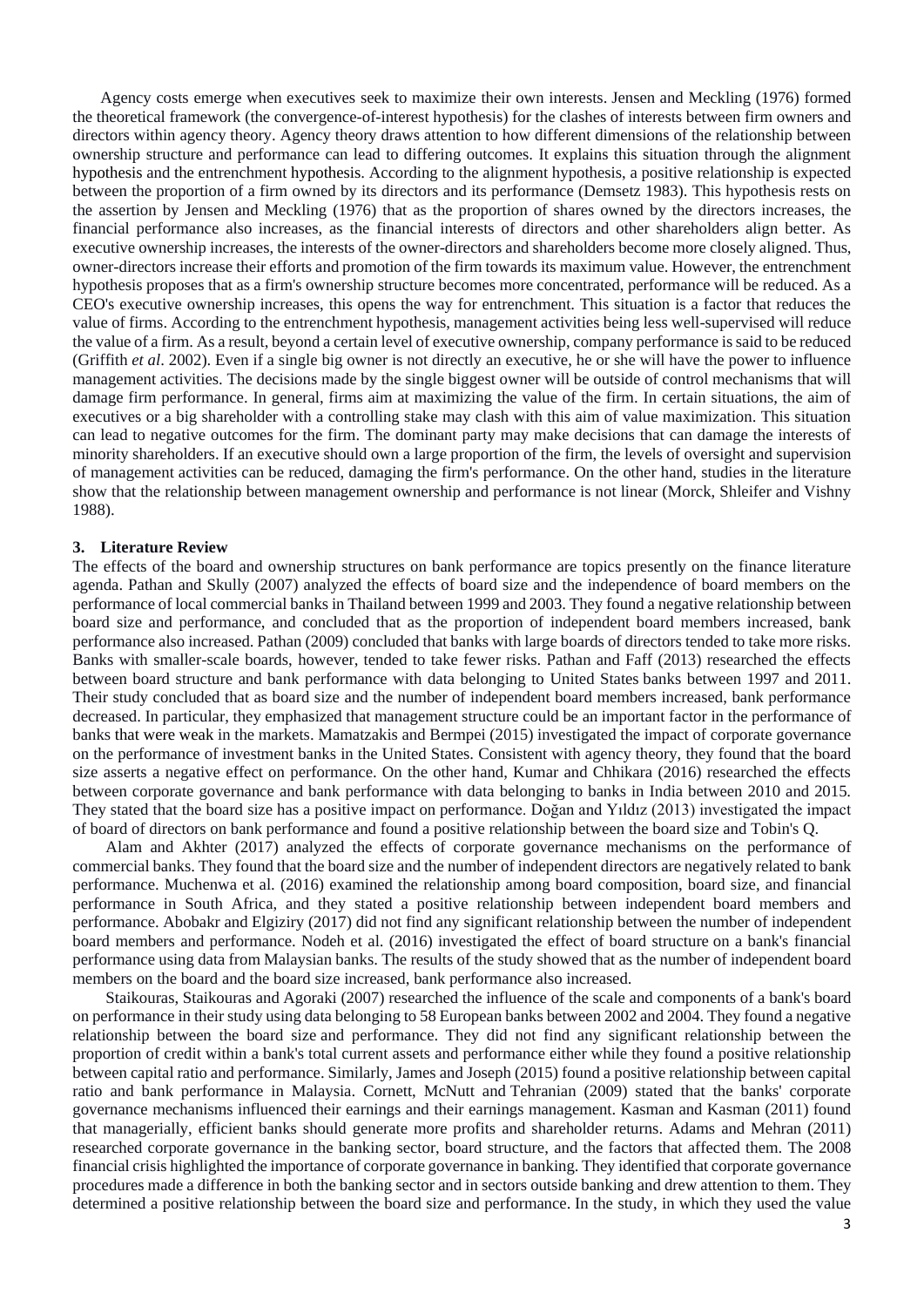of Tobin's Q as a measure of performance, they found a negative relationship between the number of committees and performance. Moreover, they found a positive relationship between capital ratio and performance. Belhaj and Mateus (2016) researched the effects of corporate governance on bank performance by using data from 73 banks across 11 European countries between 2002 and 2011. They analyzed how the size of the board, its makeup, gender diversity, and dual board structures affected the performance of European banks, and found that the board size had a positive effect on bank performance. They concluded that as the number of women on boards increased, bank performance also increased. They discovered no statistically significant relationship between board composition or board duality and performance. However, their results showed that the difference engendered by the relationship between corporate governance and performance manifested during the financial crisis era.

Andres and Vallelado (2008) examined the topic of duality in banks. They reported a positive relationship between independent directors and performance, while they found an inverted U-shaped relationship between the board size and performance. They emphasized that the composition and board size of banks had a relationship to the board members' ability to monitor and advise management. A board not being very large-scale and not having too many independent members allowed it to be more effective in monitoring and giving advice. Kula (2005) found a negative relationship between duality and performance in a study based on firms working in Turkey. In contrast, he found no significant outcome between the board size and performance. Aygün and İç (2010) were able to use different performance measures in their studies using data from Turkey. These included the profitability of assets, the profitability of equity, and the Tobin's Q value. Their analyses concluded that where there was a duality, firms' performance suffered as a result. Gafoor et al. (2018) stated a positive relationship between the board size and return on assets. They did not find any significant relationship between duality and performance in commercial banks.

Berle-Means (1932) described the influence of firm ownership structure on performance. This seminal study outlined how firms had lower performance levels where there were distributed ownership structures. It emphasized that firms could begin to lose value as the discrepancy between ownership and control increased. Demsetz (1983) identified a negative relationship between distributed ownership and performance. In addition, he drew attention to the property of endogeneity in firms' ownership structures. Demsetz and Villalonga (2001) showed that ownership structure made a difference. Adebiyi and Sunday (2011) found a negative relationship between executive ownership ratios and firm performance. They stated that their findings supported the entrenchment hypothesis. Gedajlovic and Shapiro (1998) revealed that the relationship between corporate governance and company performance was affected by national differences. Their study was based on data from the United States, United Kingdom, Germany, France, and Canada. It revealed that an increasingly concentrated ownership structure in the United States had no statistically significant linear relationship with performance. When ownership concentration began to increase, company performance decreased. In other words, company performance was negatively affected when ownership concentration increased. However, this negative effect turned into a positive one when company performance increased further. They concluded that when ownership concentration decreased, profitability also decreased. Morck *et al*. (1998) found a nonlinear relationship between insider ownership and performance. Kapopoulos and Lazaretou (2007) stated that when ownership structures became more concentrated, company performance increased using profitability as a measure of performance in their study of 175 Greek businesses registered on the stock market. Griffith *et al*. (2002) found a nonlinear relationship between performance and ownership in commercial banks. Fauzi and Locke (2012) also identified a nonlinear relationship between company performance and ownership structure.

The degree of concentration in business ownership was affected by the level of development of the countries they were in and was proportionally much higher in developing countries than developed countries. While a distributed ownership structure was high in countries that had developed protection mechanisms for shareholders, in countries where these mechanisms were weak, the most dominant investors were families (La Porta *et al*., 1999). Where dominant investors had a high proportion of ownership, the firm's value was found to be higher (La Porta *et al*. 1998; Claessens *et al*. 2000; Claessens *et al*. 2002; Gürsoy and Aydoğan 1999). In developed countries, the proportion of firms with a highly distributed ownership structure was found to be high and family ownership low, while in developing countries, the reverse was found (Morck *et al*. 2005; Yılgör and Yücel 2012). Gupta and Wei (2018) stated that domestic ownership has increased performance in the banking sector.

### **4. Data and Methodology**

## **4.1. Data and Sample Selection**

This study analyzed the relationship between the attributes of the board of directors, ownership structure, and performance of banks traded in the stock markets in the United States and the United Kingdom. Data belonging to these banks from 2002 to 2014 were obtained via Datastream from the Worldscope database. The data on corporate governance variables were obtained via Datastream from the Asset4 database. The dataset was formed using the year-end data from each financial year for the respective banks. The analyzed dataset was composed of corporate governance variables, financial variables belonging to the various banks, and control variables representing macroeconomic factors.

## **4.2. Empirical Model**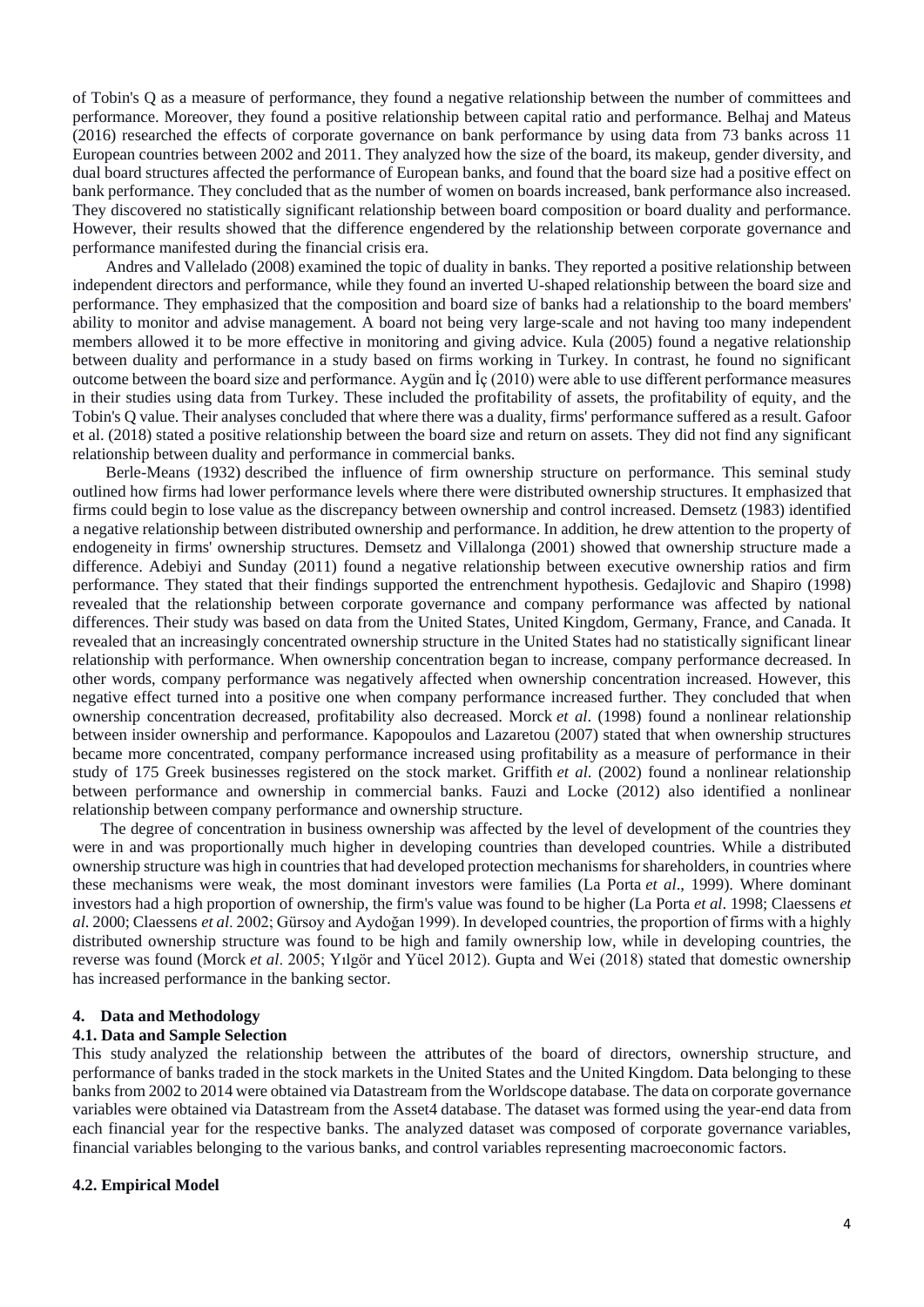Corporate governance is an important component that affects the activities and financial decision-making process inside a firm. For these reasons, many factors contribute to different corporate governance models. During this analysis, attention must be drawn to the possibility that the corporate governance variables display an endogeneity problem, and that an analysis method should be carried out in line with this possibility. Cornett, McNutt and Tehranian (2009) state the necessity of paying attention to the existence of endogenous factors in the analysis of corporate governance. When looking at factors relating to the influence of ownership structure on company performance, endogeneity must be considered for an effective analysis (Demsetz 1983; Demsetz and Lehn 1985; Demsetz and Villalonga 2001).

The analysis in this study was carried out using the two-step system generalized method of movements (System GMM), which considers dynamic relationships between variables. It was recommended by Arellano and Bond (1991) for dynamic panel model forecasts and is based on primary difference transformations. However, data loss in predictions using this method is possible. To prevent this, a method can be employed that predicts the instrumental variables using an orthogonal refraction method in line with Arellano and Bover (1995). Arellano and Bover (1995) and Blundell and Bond (1998) have recommended the System GMM. The dynamic panel model is presented in the following equation:

$$
y_{it} = \gamma \cdot y_{i,t-1} + x'_{it} \cdot \beta + \alpha_i + \varepsilon_{it}, \qquad (1)
$$

Equation 1 includes *y*i,t-1 as a delayed value on the dependent variable. Here, γ expresses a coefficient belonging to the lagged dependent variable. *i* represents each firm and *t* shows time  $(i=1,...N)$  and  $t=1,...T$ ). *x'<sub>it</sub>* is the independent variable vector in the 1×K dimension and β is the coefficient matrix on the K×1 dimension.  $u_{it} = α_i + ε_i$  is a model that uses the GMM model to make predictions in line with the  $u_{it}$  one-way error component model (Verbeek, 2004). This method of analysis provides more reliable predictions by taking into account the heteroskedasticity problem in which error terms are possible. During analysis, attention must be paid to the probability of not coming across the hypothesis that explanatory variables in the model are exogenous and that the lagged variable belonging to the dependent variable that has been added to the model increases the possibility of problems with endogenous linkages. In addition, the possibility that there may be a relationship between country-specific fixed effects and explanatory variables has been included in the process. The dataset being larger than the short term with reference to the time dimension will allow for more consistent and valid results using the GMM method (Mileva 2007).

For the predictions of a dynamic estimate to be valid, the instrumental variables must be used properly and in full and must fully reflect the true variables. The Sargan test statistic was used to determine whether the instrumental variables were valid or not. This test examines the validity of the restriction of extreme representations in the model used, or in other words, whether the instrumental variables are sufficient or not. In addition, the problem of multiple linear connections between variables must be looked into from the perspective of whether the results reached are consistent and valid. The multicollinearity problem has been examined using the Variance Inflation Factor (VIF) and it has been determined that there is no multicollinearity problem in this research model. When the correlation between the variables was examined, the fact that there was no coefficient above 0.70 supports the idea that there is no multicollinearity problem. Robust predictions were made for the heteroskedasticity problem.

## **4.3. Variable Definitions, Measurements, and Hypotheses**

In analyzing the relationship between corporate governance and performance, the dependent variable is determined as the bank performance. There are various metrics used to analyze bank performance. These are generally examined in two groups, as accounting-based measurements (return on assets, return on equity, profit margin, etc.) and marked-based measurements (Tobin's Q, market-to-book ratio, dividend yield, price-earnings ratio, etc.). Considering that the corporate governance practices of a bank may have important consequences for the shareholders, the use of a performance measure based on market data was decided. In this study, Tobin's Q ratio was used as an indicator of performance. It was chosen to calculate performance not only based on book value but also taking into account the effect of the bank's market value. Tobin's Q ratio also reflects how investors in the markets value a firm. Tobin's Q ratio is computed as the market value of assets divided by the book value of assets. The market value of assets is computed as the book value of total debt plus the market value of common equity.

The size of boards, the specialties of board members, the board leadership, and the board activity are among the topics frequently used while examining the structure of boards of directors in banks. Meanwhile, the independent variables in the research model are the corporate governance variables, the variables distinct to the banks, and the macroeconomic variables. The corporate governance variables are the independent board members, the board size, the percentage owned by a single big owner, the nonexecutive board members, the specific-skill board members, the number of board meetings, and duality. The financial variables distinct to the banks are capital ratio, the ratio of total loans to total assets, net interest margin, noninterest income to total revenues, and nonperforming loans to total loans. As a macroeconomic variable, real gross domestic product (GDP) has been considered. Changes in GDP have been used to add the effects of economic activities occurring in the different countries where the banks are throughout analysis. The number of board members forms an indicator as the size of the board and must be considered as a factor affecting firm performance. The scale of the board of directors is measured by looking at the number of members on the board;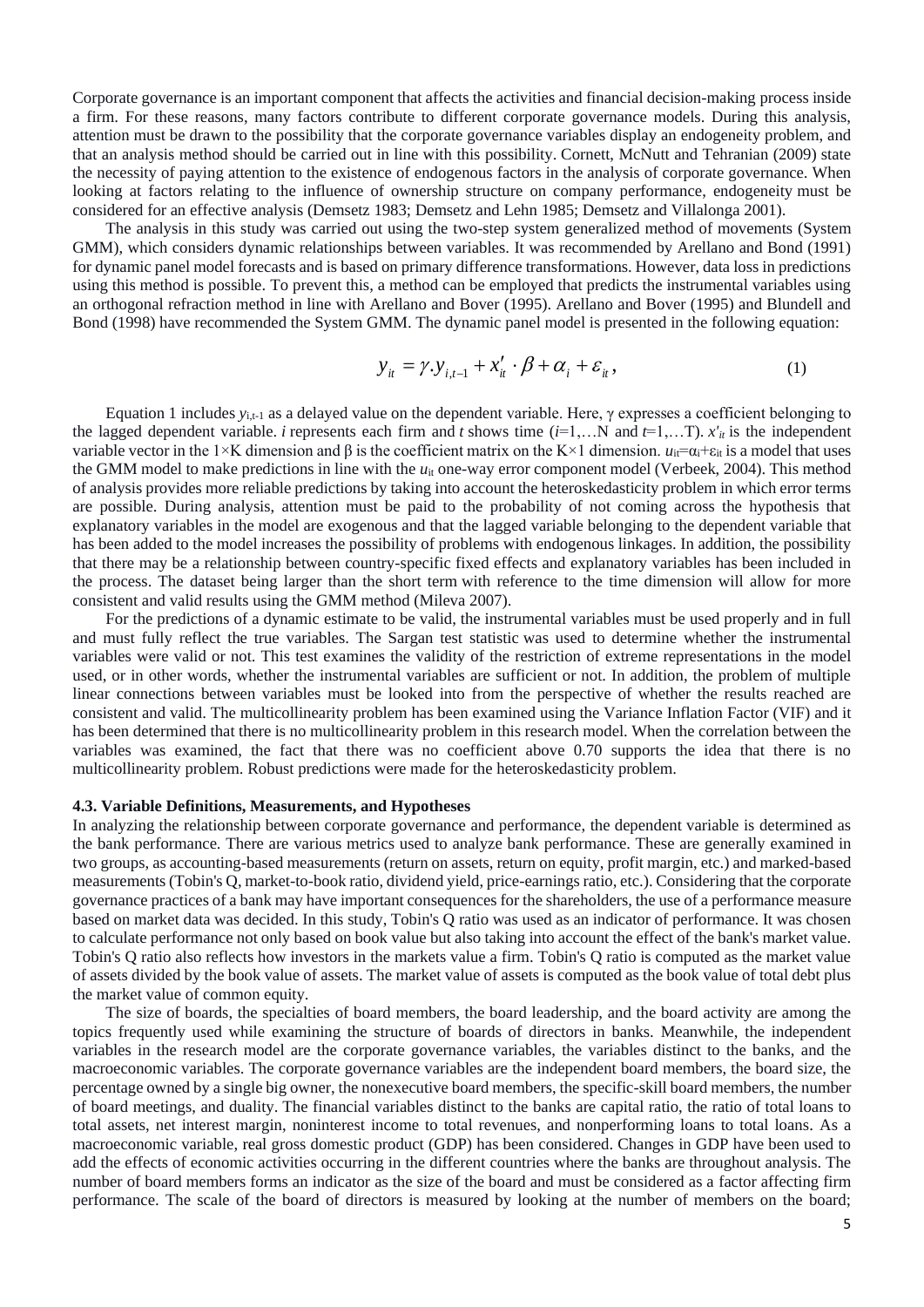however, it has been stated that there is no optimal size for a board of directors (Fauzi and Locke 2012). Board size is measured using the natural logarithm of the total number of board members at the end of the fiscal year (Anderson and Reeb 2003; De Andres *et al*. 2005). Large-scale boards of directors may have many people with more knowledge and talent and may have a broader perspective on issues they consider. Having more than one person on a board with different opinions prepares the groundwork for effective decisions. Bank performance is expected to increase due to the effective decisions made by board members with different specialist areas. Board members having an advanced level of intellectual knowledge and more people participating in the decision process could increase the quality of decisions. From an agency theory perspective, a large-scale board of directors could form an effective monitoring and supervision mechanism (Adams and Mehran 2011; Belhaj and Mateus 2016). On the other hand, when a board of directors is very large, it may not be well coordinated and may experience problems such as communications difficulties. Jensen (1986) emphasized that communications would be better in small-scale boards, that cooperation would be strengthened, and that this would allow for more effective monitoring. A large-scale board of directors decreases the effectiveness of solutions to agency problems (Jensen, 1993). Small-scale boards of directors can be more effective and carry out work that increases their firms' value more (Yermack 1996; Pathan and Skully 2007). On the other hand, Andres and Vallelado (2008) found a nonlinear relationship between the board size and performance. Based on these considerations, the following hypothesis about the relationship between the board size and performance was tested in this study:

**Hypothesis 1:** There is a positive relationship between the board size and performance.

When agency costs decrease, there are costs to be added to carry out monitoring and checks to protect the benefits produced. Independent board members carry out monitoring and control functions. Studies in the literature highlight the relationship between having independent members on the board and performance. In this study, nonexecutive board member and strictly independent board member ratios have been used as indicators of board member independence. Nonexecutive board members are measured as a percentage of the number of nonexecutive members on the board. Where there are many nonexecutive board members, the number of activities to benefit shareholders outside the management of the firm is thought to increase. An increase in the independence of the board of directors can increase bank performance and provide the possibility of evaluating activities from the perspective of objective observers (Andres and Vallelado 2008). However, the degree of independence of independent board members on a board is also important. It has been proposed that having too high a proportion of highly independent board members may have a negative effect on the firm. In this study, strictly independent board members (outsiders) are measured by the percentage of strictly independent board members on the board (Anderson and Reeb 2003). They are not employed by the company and they have not served on the board for more than ten years. Also, these members are not reference shareholders with more than 5 percent of holdings. They have no cross-board memberships, and no recent, immediate family ties to the corporation. They do not accept any compensation from the firm other than compensation for board service. Some studies report that the relationship between board independence and performance is nonlinear (Vintila and Gherghina 2013). Based on these considerations, the relationship between the independence of the board of directors and performance was tested following this hypothesis:

**Hypothesis 2:** There is a positive relationship between the independence of the structure of a board and performance.

Members of a board of directors having specific knowledge increase the possibility of decisions being made by experts. This is expected to have a positive effect on bank performance. In this research model, board members with specific skills are measured as the percentage of board members with either an industry-specific background or a strong financial background. Based on these considerations, in this study, the relationship between board members with specific skills and performance was tested following this hypothesis:

**Hypothesis 3:** There is a positive relationship between the percentage of board members with specific skills and performance.

The activities of a board of directors can be evaluated through the number of meetings they have held in the respective year of operations. Board activity is measured based on the number of board meetings during the year, and this variable gives us an idea about how intensive a board's activities are. Carrying out many meetings indicates that board members are active, whereas few meetings have been interpreted as board members being passive. In this study, the hypothesis that board activity is related to performance was tested following this hypothesis:

**Hypothesis 4:** There is a positive relationship between the number of board meetings and performance.

If the chair of a board of directors is also the company's CEO, it is an expression of the duality problem. Duality, in this case, is having both the CEO and chairman roles in one person – that is, of power being concentrated in one person. In this situation, the monitoring and supervision of the board may be weakened. From the bank's perspective,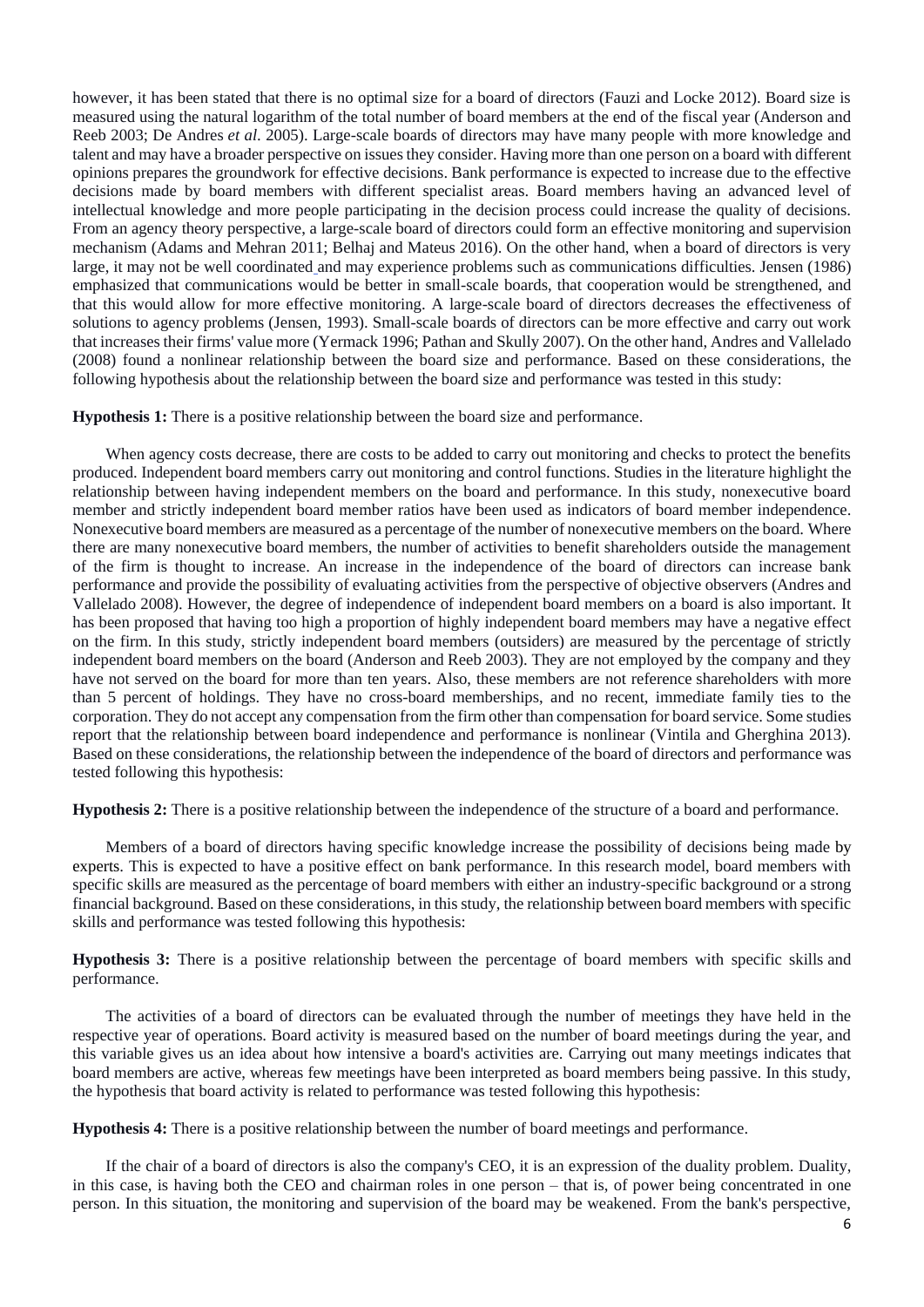performance is expected to increase when power and responsibility are distributed in a balanced way. Agency theory emphasizes that there can be negative consequences in the event of a duality (Jensen, 1976). In contrast, stewardship theory claims that performance will be positively affected in this situation. It is thought that the CEO could have a negative impact on firm performance by limiting decisions that could benefit outside shareholders. On the other hand, when a CEO who closely knows the firm's activities is also chairman, firm performance may increase because the manager has detailed information about the firm's activities. There are studies that report a positive relationship between duality and performance (Vintila and Gherghina 2013; Kula 2013). In this analysis, duality is measured as a dummy variable that takes a value 1 if the chairman and CEO are the same person, and 0 if otherwise. Based on these considerations, the relationship between duality and performance was tested following this hypothesis:

**Hypothesis 5:** There is a negative relationship between duality and performance.

The ownership structure of the banks is an important factor in the decision process. Having a large shareholder means a concentrated ownership structure. The percentage of ownership indicates the voting power of shareholders on the board. Shareholders with a high voting power in the board of directors also have the power to influence the decisions to be made by the management. As the concentration of ownership increases, the firm's probability of engaging in risky investments may increase. The shareholders may tend to take higher risks to get more returns. Ownership is related to risky decision-making (Platt and Platt 2012). As the concentration of ownership increases, the bank's performance may be adversely affected due to the decrease in the control of the management's decisions. The entrenchment hypothesis proposes that performance will be reduced as a firm's ownership structure becomes further concentrated (Jensen and Meckling (1976). According to the alignment hypothesis, aiming to achieve maximum return, large shareholders want managers to work in line with the goal of firm value maximization. By increasing their control over managers, they can prepare an environment for higher performance. Berle and Means (1932) showed a positive relationship between performance and concentration of ownership by drawing attention to the performance losses that may be caused by agency costs in the case of widespread ownership. When there is a highly distributed ownership structure, agency costs arise from conflicts between managers and shareholders (La Porta et al. 1999; Hartzell and Starks 2003). A nonlinear relationship between the concentration of ownership and performance may emerge, given the benefits of concentration of ownership and performance losses caused by agency costs. In examining the relationship between ownership structure and performance in this study, attention has been paid to concentration in bank ownership. The single biggest owner is measured as the percentage ownership of the single biggest owner by voting power. Based on these considerations, the relationship between concentration in ownership and performance was tested following this hypothesis:

**Hypothesis 6:** There is a nonlinear relationship between the percentage ownership of the single biggest owner on the board and performance.

To include the financial attributes of the banks in this research model, attention has been paid to capital ratios, the capacity for providing credit, net interest margins, credit quality, and the capacity to generate non-interest-based income. Capital ratios show the capital sufficiency of banks and their stability in the face of risk. The capital ratio is calculated using a ratio of common equity to total assets. As a result of this calculation, the real equity level for banks can be obtained. As a measure of capital, this is an easy-to-calculate and more realistic measure. Banks in the financial system have two fundamental functions: to act as financial intermediaries and to offer financial products and services. A bank's capacity to offer credit is one measure of its performance as a financial intermediary. This variable is calculated using the percentage of total loans to total assets. In addition, the net interest margin is also a measure of a bank's success as a financial intermediary. An increase in a bank's net interest margins positively influences a bank's performance. In this context, it was included in the research model as net interest margin (NIM). Net interest margin is measured as the difference between interest income and interest expense, both based on earnings assets, either in total or as average earnings. This variable is expressed as a percentage. On the other hand, success in creating a competitive advantage in offering bank products and services is also important for banks. The ratio of noninterest income (NII) to total revenues was used as a measure of these products and services. The nonperforming loans ratio is used as a measure of success in banks' credit management and active quality. In the research model used in this study, this was added as the ratio of nonperforming loans (NPLs) to total loans. A quality credit portfolio is important from the perspectives of liquidity and profitability. High liquidity level in banks allow them to take on obligations when the time comes, reduces the costs of refinancing, and prepares the groundwork for taking advantage of investment opportunities. A real GDP variable was added into the model to take into account macroeconomic effects in the countries in which the banks are operating. Annual growth was measured against real GDP levels in this analysis.

Descriptions of the variables used in this research model and analysis are found in Table 1.

# **Table 1. Description of Variables**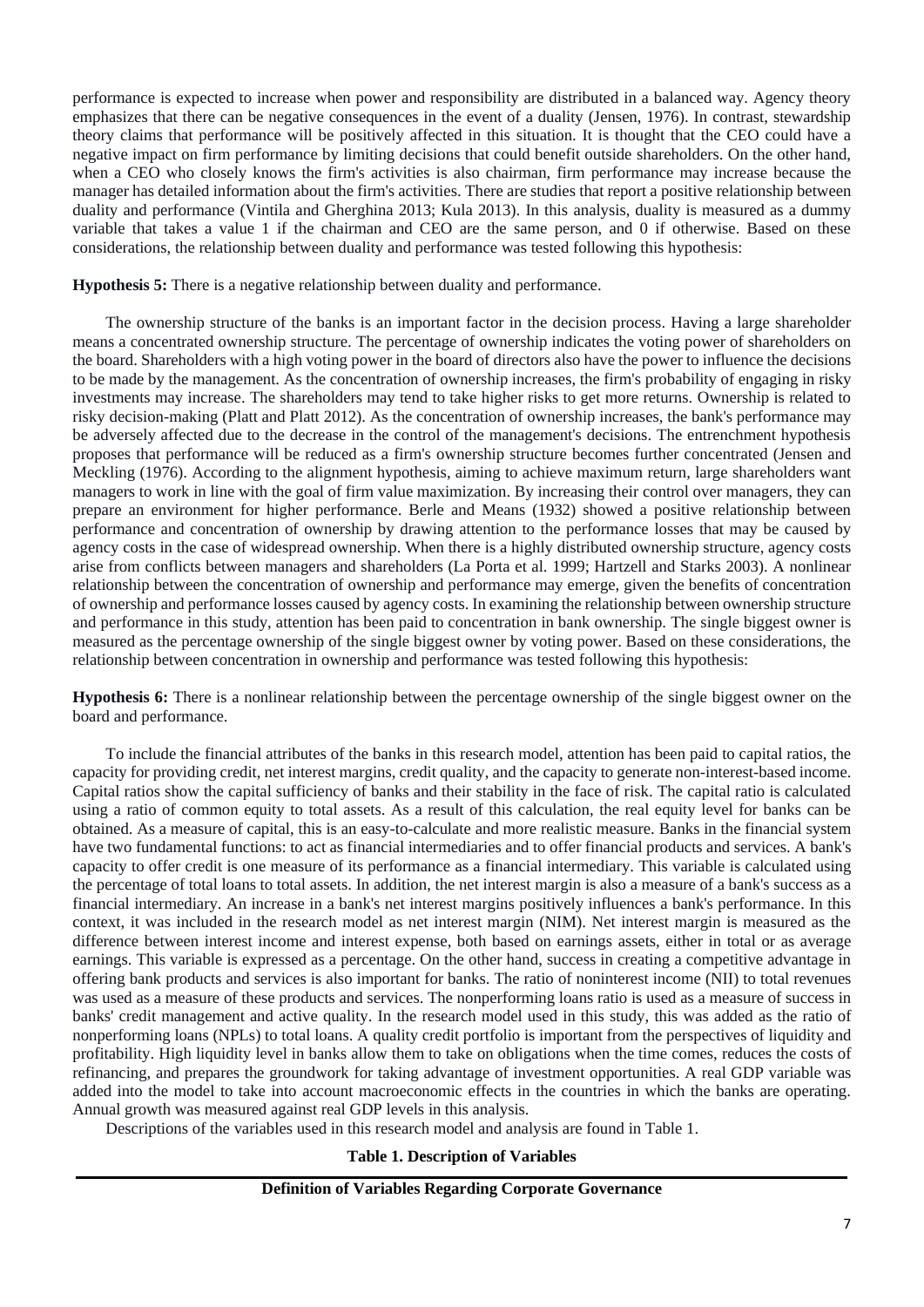| Tobin's Q             | (Market capitalization $+$ total debt) / total assets                                       |  |  |  |  |  |
|-----------------------|---------------------------------------------------------------------------------------------|--|--|--|--|--|
| Independent           | The percentage of strictly independent board members                                        |  |  |  |  |  |
| Board size            | The natural logarithm of the total number of board members at the end of the fiscal year    |  |  |  |  |  |
| Nonexecutive          | The percentage of nonexecutive board members                                                |  |  |  |  |  |
| Single Biggest Owner  | The percentage ownership of the single biggest owner                                        |  |  |  |  |  |
| <b>Board Skills</b>   | The percentage of board members with either an industry-specific background or a strong     |  |  |  |  |  |
|                       | financial background                                                                        |  |  |  |  |  |
| <b>Board Activity</b> | The number of board meetings during the year                                                |  |  |  |  |  |
| Duality               | A dummy variable that takes a value of 1 if the chairman and CEO are the same person and    |  |  |  |  |  |
|                       | 0 if otherwise.                                                                             |  |  |  |  |  |
|                       | <b>Variables Regarding Bank Characteristics</b>                                             |  |  |  |  |  |
| Capital               | The ratio of common equity to total assets                                                  |  |  |  |  |  |
| Loans                 | The ratio of total loans to total assets                                                    |  |  |  |  |  |
| <b>NIM</b>            | The difference between interest income and interest expense, both based on earnings assets, |  |  |  |  |  |
|                       | either total or average earnings assets. The variable is used as a percentage.              |  |  |  |  |  |
| <b>NII</b>            | Noninterest income to total revenues                                                        |  |  |  |  |  |
| <b>NPLs</b>           | Nonperforming loans to total loans                                                          |  |  |  |  |  |
|                       | <b>Variable Regarding Macroeconomic Factors</b>                                             |  |  |  |  |  |
| <b>GDP</b>            | Growth of real gross domestic product                                                       |  |  |  |  |  |

# **5. Empirical Results and Analysis**

# **5.1. Descriptive Statistics and Correlation Analysis**

In this study, all descriptive statistics were calculated to ascertain attributes relating to the dataset to be used in this analysis. Descriptive statistics were prepared as corporate governance variables, bank finance variables. and macroeconomic variables. The mean, median, minimum, maximum, and standard deviations of these variables were calculated. Correlation coefficients were calculated between the aforementioned variables and their correlation relationships were examined. The descriptive statistics relating to the variables in this research model are found in Table 2.

|                       | Number of           |         |        |                           |                |         |
|-----------------------|---------------------|---------|--------|---------------------------|----------------|---------|
| Variables             | <b>Observations</b> | Mean    | Median | <b>Standard Deviation</b> | Minimum        | Maximum |
| Tobin's Q             | 412                 | 0.3423  | 0.33   | 0.1261                    | 0.1146         | 0.8117  |
| Independent           | 239                 | 0.4256  | 0.44   | 0.1936                    | $\overline{0}$ | 0.9091  |
| <b>Board Size</b>     | 316                 | 14      | 13     | 0.2449                    | 7              | 26      |
| Single Biggest Owner  | 267                 | 0.1363  | 0.08   | 0.1479                    | 0.0303         | 0.705   |
| Nonexecutive          | 302                 | 0.8313  | 0.85   | 0.0898                    | 0.5556         |         |
| <b>Board Skills</b>   | 299                 | 0.5238  | 0.50   | 0.2051                    | 0              |         |
| <b>Board Activity</b> | 308                 | 10.2175 | 9.00   | 5.2571                    | 4              | 60      |
| Duality               | 316                 | 0.6709  | 1.00   | 0.4706                    | 0              |         |
| Capital               | 395                 | 0.0913  | 0.09   | 0.0286                    | 0.0161         | 0.2052  |
| Loans                 | 395                 | 0.6027  | 0.63   | 0.1285                    | 0.2517         | 0.9559  |
| <b>NIM</b>            | 391                 | 3.3146  | 3.33   | 0.9770                    | 1.11           | 10.85   |
| NII                   | 415                 | 0.2826  | 0.30   | 0.1267                    | $-0.0952$      | 0.6306  |
| <b>NPLs</b>           | 411                 | 0.0155  | 0.01   | 0.0150                    | $\theta$       | 0.0888  |
| <b>GDP</b>            |                     | 0.0634  | 0.06   | 0.0463                    | $-0.155$       | 0.215   |

*Notes:* Tobin's *Q* equals the market value of the bank's equity plus the book value of its liabilities divided by that of total assets. The independent factor is the percentage of strictly independent board members. The board size is the natural logarithm of the total number of board members at the end of the fiscal year. The nonexecutive factor is the percentage of nonexecutive board members. The single biggest owner is the percentage ownership of the single biggest owner. The board skills factor is the percentage of board members with either an industry-specific background or a strong financial background on the board. The board activity factor is the number of board meetings held during the year. Duality is a dummy variable that takes a value of 1 if the chairman and CEO are the same person and 0 if otherwise. Capital is the ratio of common equity to total assets. Loans are the ratio of total loans to total assets. NIM is the ratio of the difference between interest income and interest expense, both based on earnings assets. NII is the ratio of noninterest income to total revenues. NPL is the ratio of nonperforming loans to total loans. GDP is the growth in real gross domestic product.

# **Source:** Author's calculations

Descriptive statistics relating to variables in this research model are found in Table 2. The median value of Tobin's Q, which is a measure of bank performance, was around 33 percent. The median value of independent board members was 56 percent. The banks in this research were all determined to have between 7 and 26 members on their boards. The median value of the board size was 13 board members. The median percentage of the single biggest owner value was

# **Table 2. Descriptive Statistics**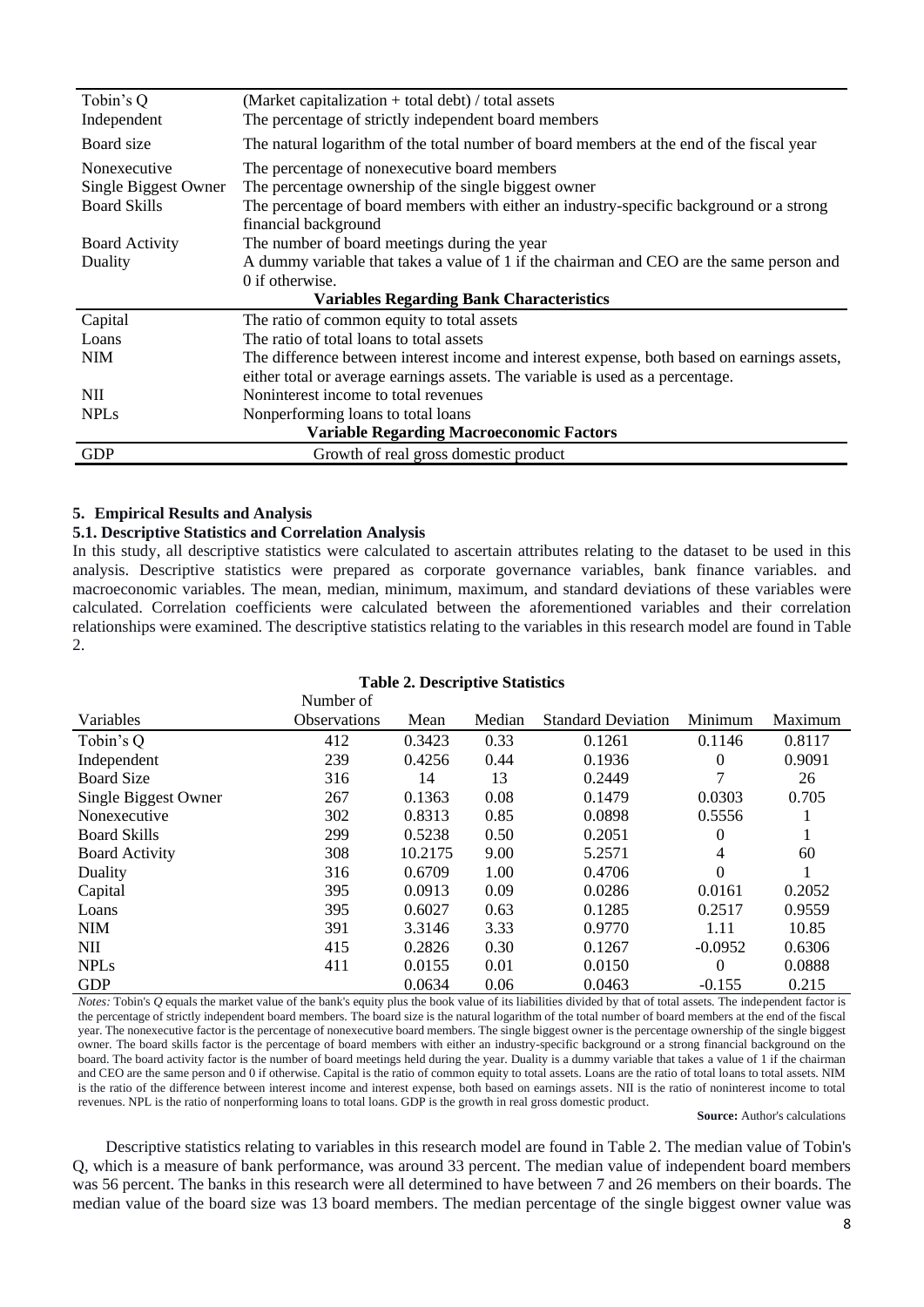around 8 percent, with the lowest ownership percentage as 3 percent and the highest at 70 percent. The median value of the nonexecutive board member factor was around 85 percent. The median level of board skills at banks was around 50 percent, meaning that half of the board members have special skills in this area. A mean of 67 percent of bank boards had a duality-based structure. The median value of the capital ratio, which gives information about a bank's equity sufficiency, was at around 9 percent. The loans variable reflecting bank credit ratios was found to have a median value of 63 percent, meaning that 63 percent of bank assets were used as credit. The minimum net interest margin was 1.11 percent and the maximum was around 10.85 percent. The median value of the ratio of income brought in as a financial intermediary, which is the essential function of banks, to other forms of income was found to be 3.33. The median level of noninterest income to total revenues was found to be around 30 percent. The median value of nonperforming loans to total loans was around 1 percent. The median growth of GDP figure was found to be around 6 percent.

A correlation matrix between the different variables in this research model is presented in Table 3.

| <b>Variables</b>         | 1                     | $\boldsymbol{2}$ | $\mathbf{3}$ | 4                               | 5                               | 6          | 7                     | 8                     | 9                                | 10         | 11         | 12        | 13         |
|--------------------------|-----------------------|------------------|--------------|---------------------------------|---------------------------------|------------|-----------------------|-----------------------|----------------------------------|------------|------------|-----------|------------|
| 1.Tobin's Q              | 1                     |                  |              |                                 |                                 |            |                       |                       |                                  |            |            |           |            |
| 2.Independent            | $-0.12*$              |                  |              |                                 |                                 |            |                       |                       |                                  |            |            |           |            |
| 3. Board Size            | $-0.09*$              | $-0.20***$       |              |                                 |                                 |            |                       |                       |                                  |            |            |           |            |
| 4. Single Big.<br>Owner  | $0.02\,$              | $-0.15***$       | $0.14***$    |                                 |                                 |            |                       |                       |                                  |            |            |           |            |
| 5.Nonexecutive           | 0.01                  | $0.14***$        | $-0.06$      | $\textbf{-0.20}^{\ast\ast\ast}$ |                                 |            |                       |                       |                                  |            |            |           |            |
| 6.Board<br><b>Skills</b> | $0.06\,$              | 0.03             | $-0.02$      | 0.01                            | $\textbf{-0.28}^{\ast\ast\ast}$ |            |                       |                       |                                  |            |            |           |            |
| 7.Board<br>Activity      | $0.15***$             | $0.13***$        | $-0.14***$   | $-0.12*$                        | $-0.03$                         | $0.13***$  |                       |                       |                                  |            |            |           |            |
| 8.Duality                | $0.07\,$              | $-0.25***$       | $-0.04$      | $-0.25***$                      | $0.18^{\ast\ast\ast}$           | $-0.14**$  | $-0.21***$            |                       |                                  |            |            |           |            |
| 9. Capital               | $0.12***$             | 0.001            | $-0.22***$   | $-0.10$                         | $0.39***$                       | $-0.26***$ | $-0.03$               | $0.21^{\ast\ast\ast}$ |                                  |            |            |           |            |
| 10.Loans                 | $-0.10*$              | $-0.17**$        | $-0.06$      | $-0.16^{\ast\ast}$              | $-0.03$                         | $-0.03$    | $-0.07$               | $0.16***$             | $0.20**$                         |            |            |           |            |
| 11.NIM                   | $0.20^{\ast\ast\ast}$ | $-0.08$          | $0.08\,$     | 0.04                            | $0.13***$                       | $-0.03$    | $-0.18***$            | $0.22***$             | $0.14^{\ast\ast\ast}$            | $0.10**$   |            |           |            |
| 12.NII                   | $0.37^{\ast\ast\ast}$ | 0.10             | $0.29***$    | 0.05                            | $0.12***$                       | $-0.03$    |                       |                       | $-0.13***$ $-0.24***$ $-0.35***$ | $-0.36***$ | 0.05       |           |            |
| 13.NPLs                  | $0.29***$             | 0.10             | 0.02         | $0.25***$                       | $-0.11*$                        | $0.19***$  | $0.18^{\ast\ast\ast}$ | $-0.26***$            | $-0.16***$                       | $-0.19***$ | $-0.16***$ | $0.24***$ |            |
| 14.GDP                   | $0.17***$             | $-0.06$          | 0.09         | $-0.13***$                      | $-0.09$                         | $-0.01$    | $-0.13**$             | $0.04\,$              | $-0.10*$                         | 0.07       | 0.02       | $-0.02$   | $-0.23***$ |

# **Table 3. Results of Correlation Analysis**

*Notes:* Tobin's *Q* equals the market value of the bank's equity plus the book value of its liabilities divided by that of total assets. The independent factor is the percentage of strictly independent board members. The board size is the natural logarithm of the total number of board members at the end of the fiscal year. The nonexecutive factor is the percentage of nonexecutive board members. The single biggest owner is the percentage ownership of the single biggest owner. The board skills factor is the percentage of board members with either an industry-specific background or a strong financial background on the board. The board activity factor is the number of board meetings held during the year. Duality is a dummy variable that takes a value of 1 if the chairman and CEO are the same person and 0 if otherwise. Capital is the ratio of common equity to total assets. Loans are the ratio of total loans to total assets. NIM is the ratio of the difference between interest income and interest expense, both based on earnings assets. NII is the ratio of noninterest income to total revenues. NPLs is the ratio of nonperforming loans to total loans. GDP is the growth in real gross domestic product. \**p*<0.1; \*\**p*<0.05; and \*\*\**p*<0.01. **Source:** Author's calculations

According to the results of the correlation analysis in Table 3, the highest positive correlation relationship has been identified as around 39.3 percent, between the capital ratio and independent variables. The lowest correlation, at 9.4 percent, was between the board size and Tobin's Q. It was understood from this that there is a negative relationship between bank board size and bank performance. A statistically significant negative correlation was found between the Tobin's Q variable and the independent, loans, NIM, NII, and NPL variables. In contrast, a statistically positive correlation was found between Tobin's Q and the board activity, capital ratio, and GDP growth.

### **5.2. Relationship between the Board Structure and Performance**

This study has used the System GMM method to analyze the relationship between attributes of boards of directors and bank performance. Tobin's Q is among the dependent variables used in this study. More than one research model was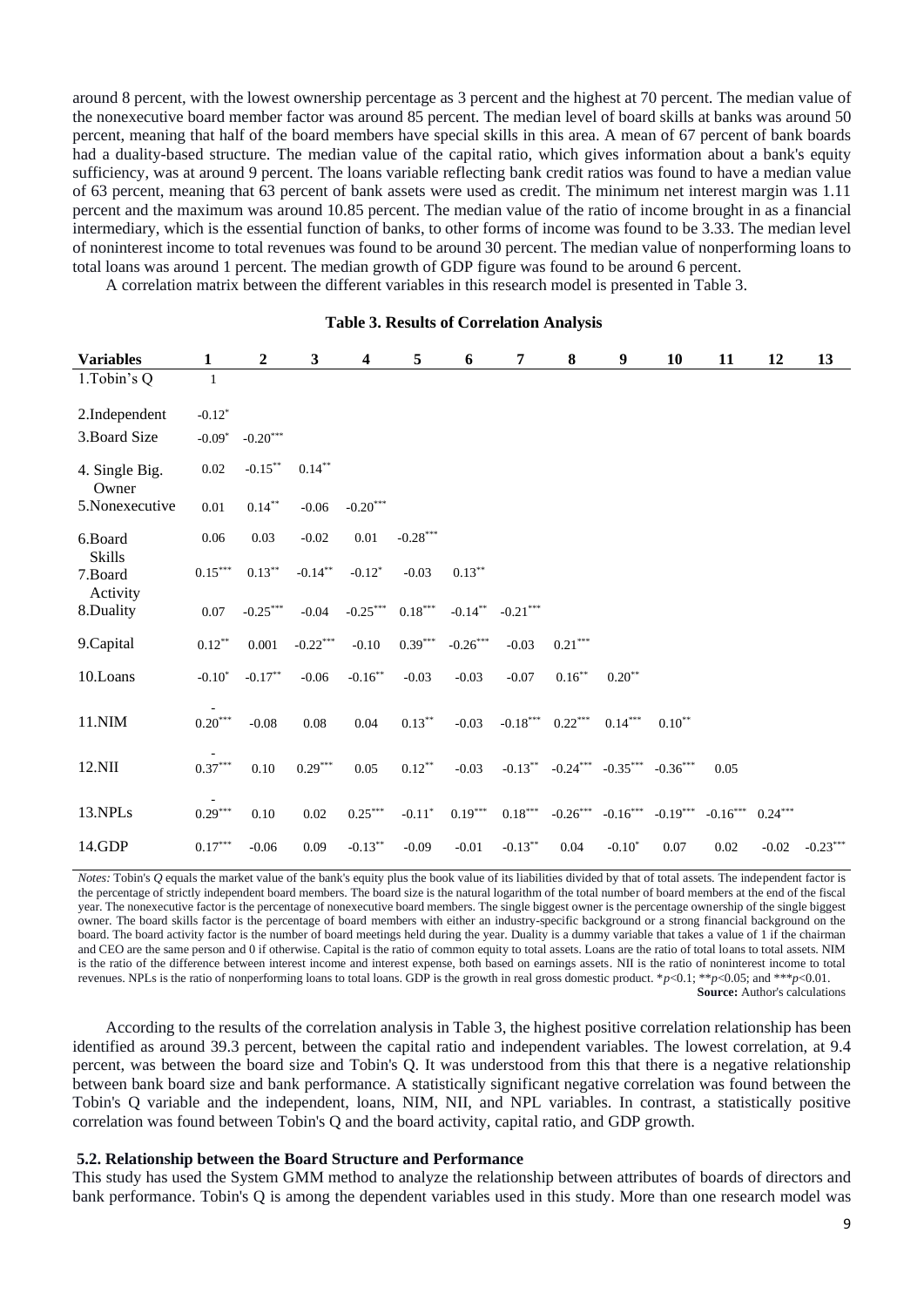used to study whether the results obtained are reliable or not. The results of regression analyses as to the relationship between the board of directors' characteristics and performance are presented in Table 4.

| Table 4. Relationship between the Board Characteristics and Performance |             |                           |              |             |              |             |              |  |
|-------------------------------------------------------------------------|-------------|---------------------------|--------------|-------------|--------------|-------------|--------------|--|
|                                                                         | Tobin's Q   | Tobin's Q                 | Tobin's Q    | Tobin's Q   | Tobin's Q    | Tobin's Q   | Tobin's Q    |  |
| Tobin's $Q_{t-1}$                                                       | $0.875***$  | $0.831***$                | $0.814***$   | $0.780***$  | $0.874***$   | $0.862***$  | $0.762**$    |  |
|                                                                         | (0.083)     | (0.069)                   | (0.063)      | (0.048)     | (0.045)      | (0.034)     | (0.106)      |  |
| Independent                                                             | $-0.102**$  | $-0.108**$                |              | $0.204***$  | $0.278**$    | $0.193*$    | 0.015        |  |
|                                                                         | (0.050)     | (0.047)                   |              | (0.095)     | (0.127)      | (0.116)     | (0.058)      |  |
| Independent <sup>2</sup>                                                |             |                           |              | $-0.323***$ | $-0.414***$  | $-0.306**$  |              |  |
|                                                                         |             |                           |              | (0.108)     | (0.158)      | (0.128)     |              |  |
| <b>Board Size</b>                                                       | 0.022       | 0.233                     | $-0.321$     |             | $-0.029$     | $-0.039$    | 0.084        |  |
|                                                                         | (0.081)     | (0.708)                   | (0.629)      |             | (0.075)      | (0.078)     | (0.094)      |  |
| Board Size <sup>2</sup>                                                 |             | $-0.045$                  | 0.068        |             |              |             |              |  |
|                                                                         |             | (0.137)                   | (0.117)      |             |              |             |              |  |
| Single                                                                  | $-0.135$    | 0.073                     | $-0.197***$  | $-0.273***$ | $-0.233**$   | $-0.299***$ | 0.107        |  |
| <b>Biggest</b><br>Owner                                                 | (0.115)     | (0.129)                   | (0.074)      | (0.077)     | (0.101)      | (0.093)     | (0.175)      |  |
| Nonexecutive                                                            | $-0.197$    | $-0.050$                  | $0.349**$    | $-0.063$    | $-0.057$     |             | 0.127        |  |
|                                                                         | (0.179)     | (0.197)                   | (0.162)      | (0.124)     | (0.117)      |             | (0.341)      |  |
| <b>Board Skills</b>                                                     | $-0.078*$   | 0.025                     | $-0.018$     | $-0.022$    |              |             | 0.088        |  |
|                                                                         | (0.041)     | (0.030)                   | (0.041)      | (0.057)     |              |             | (0.067)      |  |
| <b>Board</b><br>Activity                                                | $-0.001$    |                           | 0.002        | $-0.002$    | $-0.001$     | $-0.001*$   | 0.005        |  |
|                                                                         | (0.002)     |                           | (0.002)      | (0.002)     | (0.002)      | (0.001)     | (0.003)      |  |
| Duality                                                                 | 0.003       | $-0.015$                  | $0.036***$   | $0.022*$    | 0.017        | 0.009       | $-0.001$     |  |
|                                                                         | (0.018)     | (0.021)                   | (0.018)      | (0.013)     | (0.020)      | (0.015)     | (0.029)      |  |
| Capital                                                                 | $1.201***$  |                           | $0.744*$     | 0.492       | $0.993**$    | 0.862       | 0.977        |  |
|                                                                         | (0.341)     |                           | (0.432)      | (0.343)     | (0.498)      | (0.603)     | (1.228)      |  |
| Loans                                                                   | 0.013       | 0.047                     | 0.012        | $0.111*$    | 0.073        | 0.057       | 0.027        |  |
|                                                                         | (0.075)     | (0.071)                   | (0.109)      | (0.063)     | (0.054)      | (0.060)     | (0.079)      |  |
| $\mathbf{NIM}$                                                          |             | $-0.004$                  | $-0.008$     |             |              |             | $-0.006$     |  |
|                                                                         |             | (0.013)                   | (0.005)      |             |              |             | (0.026)      |  |
| <b>NPLs</b>                                                             |             | $-1.213***$               | $-0.166$     |             |              |             | $-2.128**$   |  |
|                                                                         |             | (0.439)                   | (0.502)      |             |              |             | (0.942)      |  |
| $\rm NII$                                                               |             |                           |              |             |              |             | $-0.421$     |  |
|                                                                         |             |                           |              |             |              |             | (0.368)      |  |
| ${\rm GDP}$                                                             |             | $0.165***$                | $-0.048$     |             |              |             | 0.147        |  |
|                                                                         |             | (0.066)                   | (0.047)      |             |              |             | (0.159)      |  |
| Wald Chi-sq                                                             | 90091.09*** | $91\overline{252.73}$ *** | 482467.73*** | 47570.67*** | 274199.16*** | 35768.27*** | 143682.94*** |  |
| P value                                                                 | 0.000       | 0.000                     | 0.000        | 0.000       | 0.000        | 0.000       | 0.000        |  |
| AR(1)                                                                   | $-3.18***$  | $-3.22***$                | $-3.67***$   | $-2.88***$  | $-3.08***$   | $-3.10***$  | $-2.83***$   |  |
| P value                                                                 | 0.001       | 0.001                     | 0.000        | 0.004       | 0.002        | 0.002       | 0.005        |  |
| AR(2)                                                                   | $-1.30$     | $-1.17$                   | $-1.61$      | $-1.18$     | $-1.01$      | $-0.87$     | $-0.71$      |  |
| P value                                                                 | 0.195       | 0.242                     | 0.106        | 0.238       | 0.314        | 0.385       | 0.479        |  |
| Sargan Test                                                             | 13.311      | 20.88                     | 24.562       | 15.445      | 14.555       | 15.512      | 16.963       |  |
| P value                                                                 | 0.347       | 0.232                     | 0.175        | 0.218       | 0.267        | 0.114       | 0.526        |  |
|                                                                         |             |                           |              |             |              |             |              |  |

**Table 4. Relationship between the Board Characteristics and Performance**

*Notes:* Tobin's *Q* equals the market value of the bank's equity plus the book value of its liabilities divided by that of total assets. The independent factor is the percentage of strictly independent board members. The board size is the natural logarithm of the total number of board members at the end of the fiscal year. The nonexecutive factor is the percentage of nonexecutive board members. The single biggest owner is the percentage ownership of the single biggest owner. The board skills factor is the percentage of board members with either an industry-specific background or a strong financial background on the board. The board activity factor is the number of board meetings held during the year. Duality is a dummy variable that takes a value of 1 if the chairman and CEO are the same person and 0 if otherwise. Capital is the ratio of common equity to total assets. Loans are the ratio of total loans to total assets. NIM is the ratio of the difference between interest income and interest expense, both based on earnings assets. NII is the ratio of noninterest income to total revenues. NPLs is the ratio of nonperforming loans to total loans. GDP is the growth in real gross domestic product. The numbers inside the parentheses refer to the standard errors for the related coefficients: \*p<0.1; \*\*p<0.05; and \*\*\*p<0.01.

**Source:** Author's calculations

The test statistics in Table 4 indicate that the prediction results obtained by System GMM were valid and reliable. In all of the models, a lagged value belonging to the dependent variable Tobin's Q was added as an explanatory variable. A statistically significant positive relationship was found between bank performance levels in the present period and those of the previous period. This means that if a bank's performance in the previous period was at a high level, it may reach an even higher level in the coming period.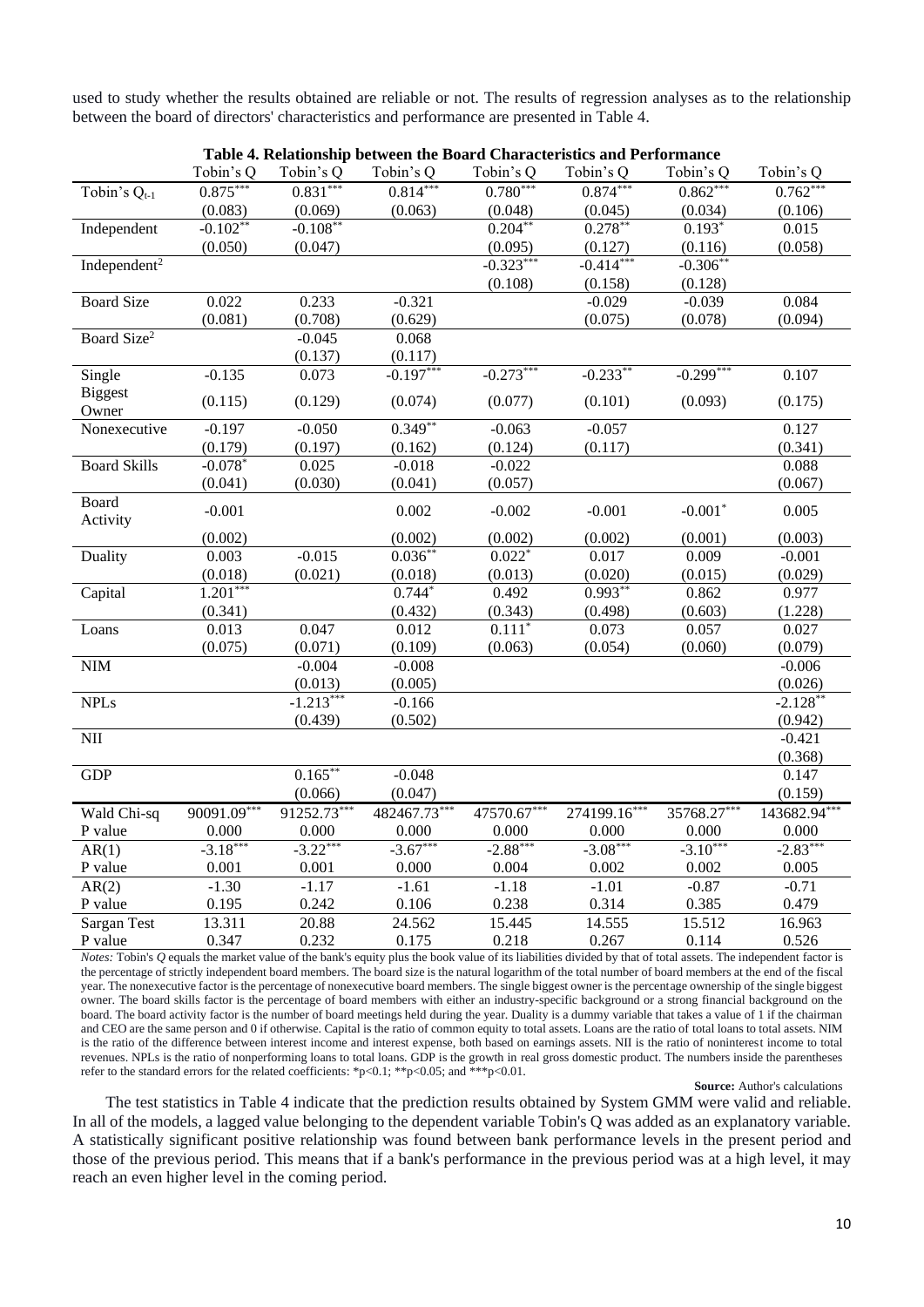In the literature, the board size emerges as an important attribute from the perspective of corporate governance. In this study, no statistically significant relationship was found between board size and bank performance. Pathan and Skully (2007), Pathan and Faff (2013) and Staikouras, Staikouras and Agoraki (2007) concluded that this relationship was negative, while Gafoor et al. (2018) and Belhaj and Mateus (2016) reported this relationship as positive. However, in this study, the relationship between the board size and performance was not found statistically significant. Even when "board size squared" term was added into the model, no statistically significant result was reached between the board size and performance. In consequence, Hypothesis 1 was rejected.

The presence of independent members on a board of directors affects the inspection of management activities. According to agency theory, the existence of independent members on the board will reduce conflicts of interest for the firm. Our findings show a positive relationship between nonexecutive board members and performance. This means that whenever the share of people not employed as executives in any unit of the bank increases, the bank's performance also increases. While the relationship between independent board members and performance was positive in the research model, when an independent squared term was introduced into the model, this relationship turned negative. In other words, an increase in the proportion of independent members at first has a positive effect, but when this proportion increases further, it results to a negative effect. Our findings show a nonlinear relationship between the ratio of independent members and bank performance. In light of this finding, Hypothesis 2 was rejected. The nature of bank activities requires a mixed structure. Activities are carried out according to legal regulations. It is important that members of the board of directors be familiar with the bank's existing structure and that they can evaluate factors such as legal regulations and market risks that could affect its activities. Note that independent members who are distant from the field of banking may not be effective participants in decision-making processes. These may be the costs of having too high a proportion of independent members on the board of directors. On the other hand, having independent members on the board provides benefits such as effectively monitoring the management and presenting objective suggestions. However, if the proportion of independent members is too high, this can lead to the disadvantage of a lack of knowledge about the particular fundamental dynamics of the bank. This result, showing a nonlinear relationship between the proportion of independent members on the board and performance, highlights that there is an optimal point in the proportion of independent members on a board. It is clear that bank performance can be increased to higher levels by balancing the advantages and disadvantages of independent members on the board.

An increase in the number of directors with special skills that complement those of the chairman of the board is expected to strengthen the taking of strategic decisions. However, in this study, a negative relationship was found between the board skills and performance. In line with this, Hypothesis 3 was rejected. These findings show that bank performance declined when the proportion of board members with skills in specialized areas increased, supporting the negative relationship that emerged between the proportion of completely independent board members. People who can evaluate topics related to the administration of a bank from a holistic perspective emerged as more effective board members than people who became experts on specific topics.

A very strong negative relationship was observed between the proportion of a bank owned by the single biggest owner and performance in all the research models. A very weak negative relationship was ascertained in the relationship between board activity and performance. Thus, Hypothesis 4 was rejected. The findings showed a positive relationship between duality and performance. When banks had a duality, they reached higher levels of performance. Similar results were reached in a study by Ersoy *et al*. (2011). In light of this finding, Hypothesis 5 was rejected. This positive relationship is out of line with the expectations about duality found in agency theory. In contrast, it supports what is expected in stewardship theory.

A positive relationship was found between capital ratios and performance in terms of banks' financial attributes. This means that as capital ratios increased, bank performance also increased. This finding is in line with studies carried out by Adams and Mehran (2011) and Staikouras, Staikouras and Agoraki (2007), Alam and Akhter (2017). Successful risk management increases bank performance. When banks have high levels of equity, they are stronger in the face of risks. A positive relationship was found between performance and loans. A similar finding was reached by Staikouras, Staikouras and Agoraki (2007) and Apernis and Alevizopoulou (2011). A statistically significant negative relationship was found between nonperforming loans to total loan ratio and performance. The discovery of a negative relationship between the ratio of nonperforming loan to total loan, among the variables relating to bank financial structures, shows that the banks' capacity to provide funds and their credit portfolio quality are important determinants in their performance. This finding means that when the levels of nonperforming loans at banks increase as a proportion of total credit, the banks' performance decreases. When banks carry out their fundamental function as financial intermediaries successfully, their performance increases. Therefore, banks must give importance to allocating their resources and form a quality credit portfolio. There is no need for banks to be aggressive on the issue of obtaining noninterest income. As seen in Table 5, a negative relationship was found between the ratio of noninterest income to total revenues and performance. As noninterest income increases as a proportion of total income, performance is understood to decrease. This finding undermines the view that banks need to increase their noninterest income from the perspective of competition. It also shows that what improves banks' performance is their fundamental activity as an intermediary. It is understood that efforts made to obtain noninterest income do not add to performance. Further, the effect of macroeconomic factors on bank performance has been examined by looking at GDP growth. The findings support the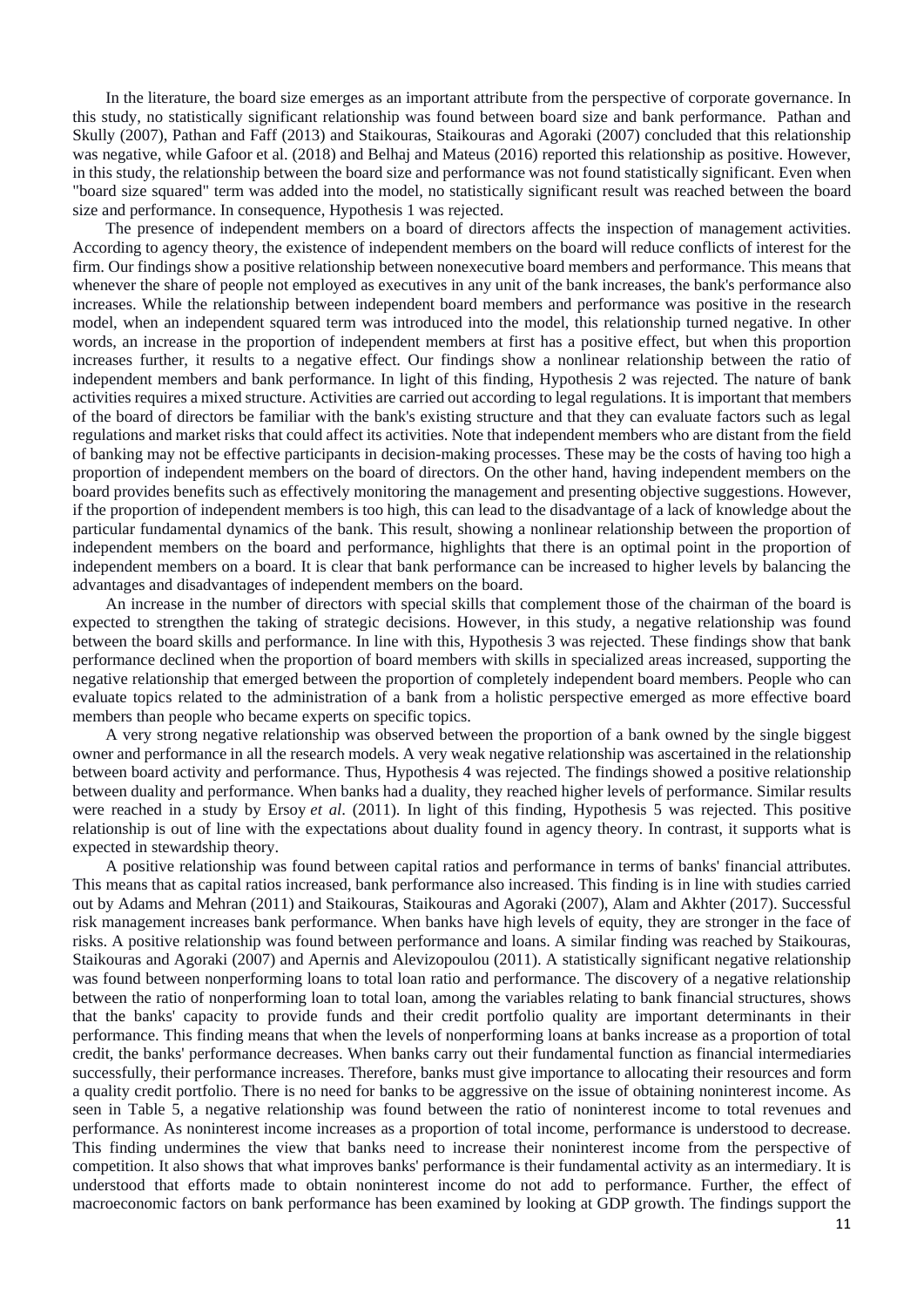notion that as growth in GDP increases, bank performance increases. The growth of the economy in which banks operate contributes positively to the performance of banks.

# **5.3. Relationship between the Ownership Structure and Performance**

The study investigates the effects of bank ownership structure on performance. Firms can have various types of ownership structures. A firm's ownership can be considered from the perspective of factors like it belonging to the public or private sector, being a family company or not, and the owner working or not working within the firm. In this study, banks' ownership structures have been examined in terms of the percentage of the bank owned by its single biggest owner. The ownership proportion of the single biggest owner is considered as the calculated proportion of the owner's voting power or rights. During this analysis, the single biggest owner variable and single biggest owner squared term were progressively introduced into our research models. The prediction results of System GMM on this topic are given in Table 5.

|                          | Tobin's Q    | Tobin's Q    | Tobin's Q    | Tobin's Q    | Tobin's Q    |
|--------------------------|--------------|--------------|--------------|--------------|--------------|
| Tobin's Q <sub>t-1</sub> | $0.727***$   | $0.716***$   | $0.741***$   | $0.763***$   | $0.866***$   |
|                          | (0.061)      | (0.070)      | (0.064)      | (0.058)      | (0.055)      |
| Single Biggest           | $-1.035***$  | $-0.938***$  | $-0.923***$  | $-1.006***$  | $-0.238***$  |
| Owner                    | (0.478)      | (0.348)      | (0.453)      | (0.358)      | (0.079)      |
| <b>Single Biggest</b>    | $2.312**$    | $2.162***$   | $1.651*$     | $1.853***$   |              |
| Owner <sup>2</sup>       | (1.081)      | (0.808)      | (0.970)      | (0.698)      |              |
| Independent              | $-0.006$     | $-0.006$     | $-0.128***$  | $-0.069***$  |              |
|                          | (0.049)      | (0.063)      | (0.041)      | (0.035)      |              |
| <b>Board Size</b>        |              | $-0.026$     | 0.113        | 0.106        | $-0.002$     |
|                          |              | (0.092)      | (0.100)      | (0.086)      | (0.061)      |
| Nonexecutive             | 0.289        | 0.140        | $-0.037$     |              | $0.450***$   |
|                          | (0.291)      | (0.325)      | (0.127)      |              | (0.134)      |
| <b>Board Skills</b>      | 0.103        | 0.082        |              |              | 0.001        |
|                          | (0.083)      | (0.090)      |              |              | (0.043)      |
| <b>Board Activity</b>    | 0.005        | 0.004        |              |              | 0.003        |
|                          | (0.003)      | (0.004)      |              |              | (0.002)      |
| Duality                  | 0.013        | 0.010        | $-0.050$     | $-0.009$     | $0.034*$     |
|                          | (0.028)      | (0.030)      | (0.032)      | (0.024)      | (0.019)      |
| Capital                  | $-0.851$     | $-1.060$     | 0.442        | 0.631        | 0.515        |
|                          | (1.087)      | (1.182)      | (0.834)      | (0.781)      | (0.511)      |
| Loans                    | $0.189**$    | $0.200*$     | 0.038        | 0.040        | 0.003        |
|                          | (0.096)      | (0.118)      | (0.096)      | (0.088)      | (0.084)      |
| <b>NIM</b>               | 0.024        | 0.024        | 0.007        | 0.019        | $-0.009$     |
|                          | (0.023)      | (0.028)      | (0.018)      | (0.018)      | (0.009)      |
| NII                      | $-0.179$     | $-0.247$     | $-0.327***$  | $-0.262**$   | $-0.131$     |
|                          | (0.196)      | (0.278)      | (0.123)      | (0.114)      | (0.101)      |
| <b>NPLs</b>              | $-1.742*$    | $-1.706$     | $-1.556***$  | $-0.529$     | $-0.186$     |
|                          | (0.918)      | (1.060)      | (0.665)      | (0.998)      | (0.599)      |
| <b>GDP</b>               | $0.397***$   | $0.397***$   | 0.131        | 0.201        | $-0.020$     |
|                          | (0.128)      | (0.144)      | (0.140)      | (0.129)      | (0.082)      |
| Wald Chi-sq              | 34045.274*** | 49704.453*** | 88338.485*** | 68390.501*** | 31819.388*** |
| P value                  | 0.000        | 0.000        | 0.000        | 0.000        | 0.000        |
| AR(1)                    | $-2.70***$   | $-2.48**$    | $-2.80***$   | $-2.82***$   | $-3.51$      |
| P value                  | 0.007        | 0.013        | 0.005        | 0.005        | 0.000        |
| AR(2)                    | $-1.18$      | $-1.46$      | $-1.56$      | $-1.47$      | $-1.62$      |
| P value                  | 0.236        | 0.143        | 0.119        | 0.143        | 0.104        |
| Sargan Test              | 14.581       | 15.903       | 19.085       | 17.933       | 16.926       |
| P value                  | 0.691        | 0.723        | 0.264        | 0.210        | 0.390        |

| Table 5. System GMM Relationship between the Bank Ownership Structure and Performance |  |  |
|---------------------------------------------------------------------------------------|--|--|
|                                                                                       |  |  |

*Notes:* Tobin's *Q* equals the market value of the bank's equity plus the book value of its liabilities divided by that of total assets. The independent factor is the percentage of strictly independent board members. The board size is the natural logarithm of the total number of board members at the end of the fiscal year. The nonexecutive factor is the percentage of nonexecutive board members. The single biggest owner is the percentage ownership of the single biggest owner. The board skills factor is the percentage of board members with either an industry-specific background or a strong financial background on the board. The board activity factor is the number of board meetings held during the year. Duality is a dummy variable that takes a value of 1 if the chairman and CEO are the same person and 0 if otherwise. Capital is the ratio of common equity to total assets. Loans are the ratio of total loans to total assets. NIM is the ratio of the difference between interest income and interest expense, both based on earnings assets. NII is the ratio of noninterest income to total revenues. NPLs is the ratio of nonperforming loans to total loans. GDP is the growth in real gross domestic product. The numbers inside the parentheses refer to the standard errors for the related coefficients: \*p<0.1; \*\*p<0.05; and \*\*\*p<0.01.

**Source:** Author's calculations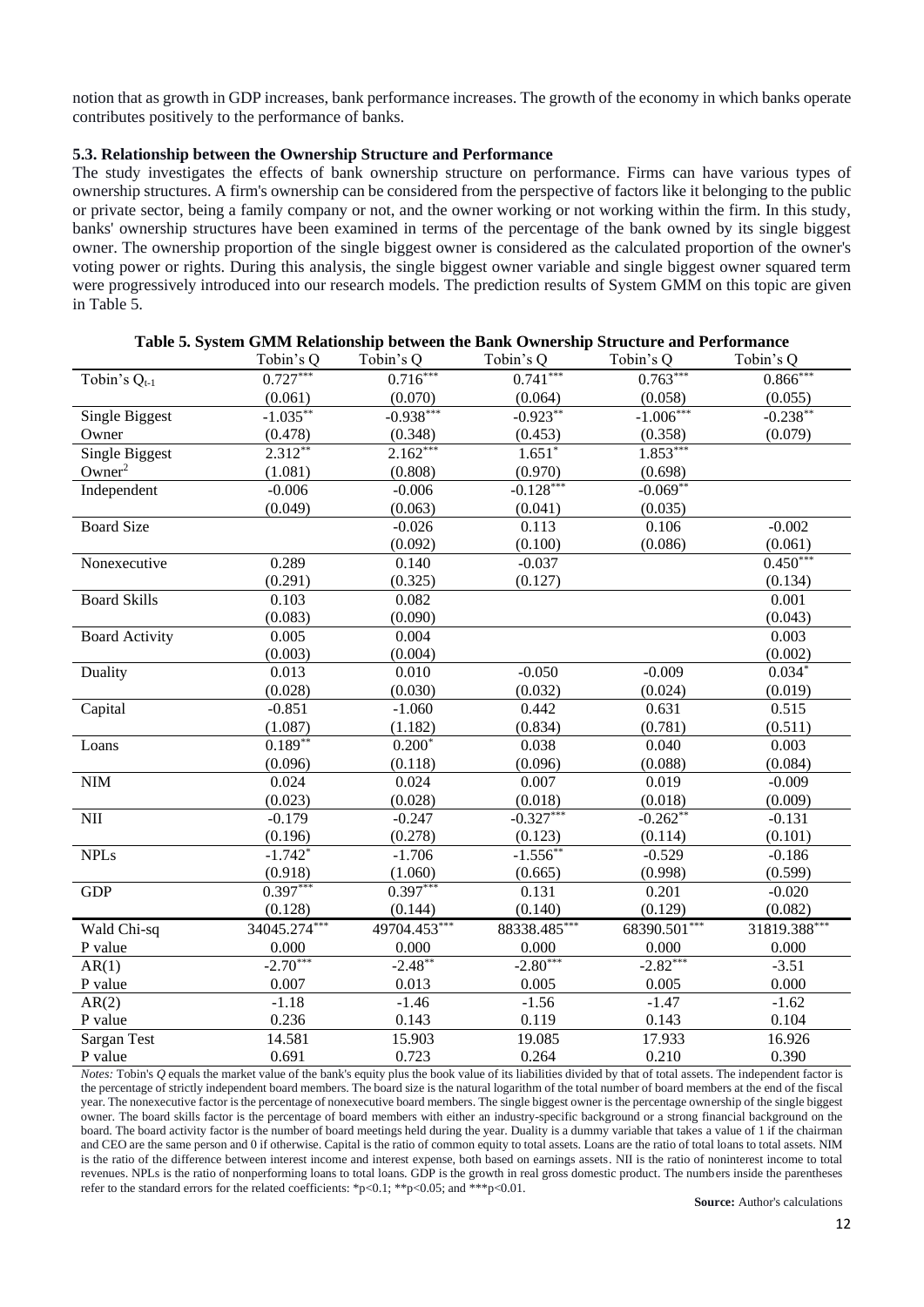Table 5 shows the relationship between the bank ownership structure and performance. Our findings demonstrated a negative relationship between the percentage of the bank owned by the single biggest owner and performance. This finding is a sign that as a bank's ownership structure becomes more concentrated, that is, as the shareholder who owns the largest number of shares increases his or her influence over the management, bank performance falls. This negative relationship finding is theoretically in line with the entrenchment hypothesis. According to that hypothesis, large stakeholders with control over a firm may make decisions that serve their personal interests but act against the maximization of the firm's value. An important portion of the bank coming under the ownership of a single person and this person gaining a powerful say is understood to have a negative effect on bank performance. However, when the single biggest owner squared term was added into the model, a statistically significant positive relationship was found between this variable and performance. This situation highlights how the relationship between ownership proportion and performance is nonlinear. In consequence, Hypothesis 6 could not be rejected. While the ownership percentage of the single biggest owner is low, the increase in concentration negatively affects the performance. However, when higher ownership levels are reached, the increase in concentration affects performance positively. Accordingly, it can be said that there is a U-shaped relationship between ownership concentration and performance in banks. These findings suggest that at lower levels of ownership concentration, these do not positively affect Tobin's Q. When the levels of ownership concentration reach high levels, it starts to have a positive effect. The finding that concentration positively affects performance supports the alignment hypothesis. When the obtained U-shape relationship is taken into account, it is understood that the concentration in ownership may have positive and negative results in terms of bank performance. In light of this, corporate governance practices should be developed considering the positive and negative effects of banks' ownership concentration on performance.

### **6. Conclusion**

Corporate governance practices are important to firms to reduce agency costs and carry out more effective management policies. When banks' boards of directors work effectively, they reduce the fragility in the banking system nationwide and increase their performance. This study has laid out the dynamics of the relationship between the ownership structure and board attributes of banks doing business in the United States and the United Kingdom and bank performance. This analysis has shown that the banks' performance levels in the previous period positively affect performance in the present period. No statistically significant relationship was found between the board size and bank performance. According to the findings, a nonlinear relationship was found between the number of independent board members and bank performance. This finding highlights an optimal point in terms of the ratio of independent board members. The fact that the performance starts to decrease after increasing up to a certain point indicates an inverted U-shaped relationship between the ratio of independent board members and bank performance. Accordingly, the ratio of independent board members at the point where the performance is maximum indicates an optimal point for the bank. In this study, board skills and board activity were determined to have had a negative effect on performance.

In this study, a positive relationship was found between duality and performance. Bank performance is positively affected when a CEO is also chairman of the board. This finding is in line with the predictions of stewardship theory. Bank ownership structure was examined through the axis of ownership concentration. The findings obtained showed a statistically significant nonlinear relationship between the ownership ratio of the single biggest owner and performance. While the increase in the concentration of ownership in banks has a negative effect on the performance at the beginning, when the concentration reaches high levels, the performance is affected positively. Even if a single big owner is not directly an executive, he or she will have the power to influence management activities. The decisions taken by the single biggest owner will be outside of control mechanisms and will damage firm performance. On the other hand, aiming to achieve maximum return, large shareholders can focus on maximizing firm value by forcing managers to work more effectively. From this perspective, the findings provide evidence consistent with the alignment hypothesis rather than the entrenchment hypothesis. This finding reveals the necessity of corporate governance practices in banks. Agency costs that may arise in banks can be reduced by protecting investors' rights, making effective decisions in management, and monitoring excessive risky decisions. The importance of the audit committee and risk committee activities established within the framework of corporate governance practices in banks emerges in terms of increasing performance. The committees need to be independent to carry out their activities effectively. In addition, the rights of the bank's small partners other than the single biggest owner should be protected by maintaining transparency in the activities and financial statements. Agency costs can be reduced by ensuring that shareholders participate in board meetings and decision-making processes. Agency problems can be prevented by increasing the trust of the shareholders in the bank. While developing corporate governance practices in banks, the effects of the concentration level in the ownership structure on performance should be considered.

Important findings were reached in terms of the relationship between banks' financial attributes and performance. The results of the analysis showed that increased capital ratios and loan variables increased the banks' performance. In contrast, the NII and NPLs variables had a negative relationship with performance. Where banks had a high equity ratio, this made them stronger in the face of risk. An increase in the banks' proportion of nonperforming loans was shown to reduce bank performance. Where banks are successful in their fundamental function as financial intermediaries, their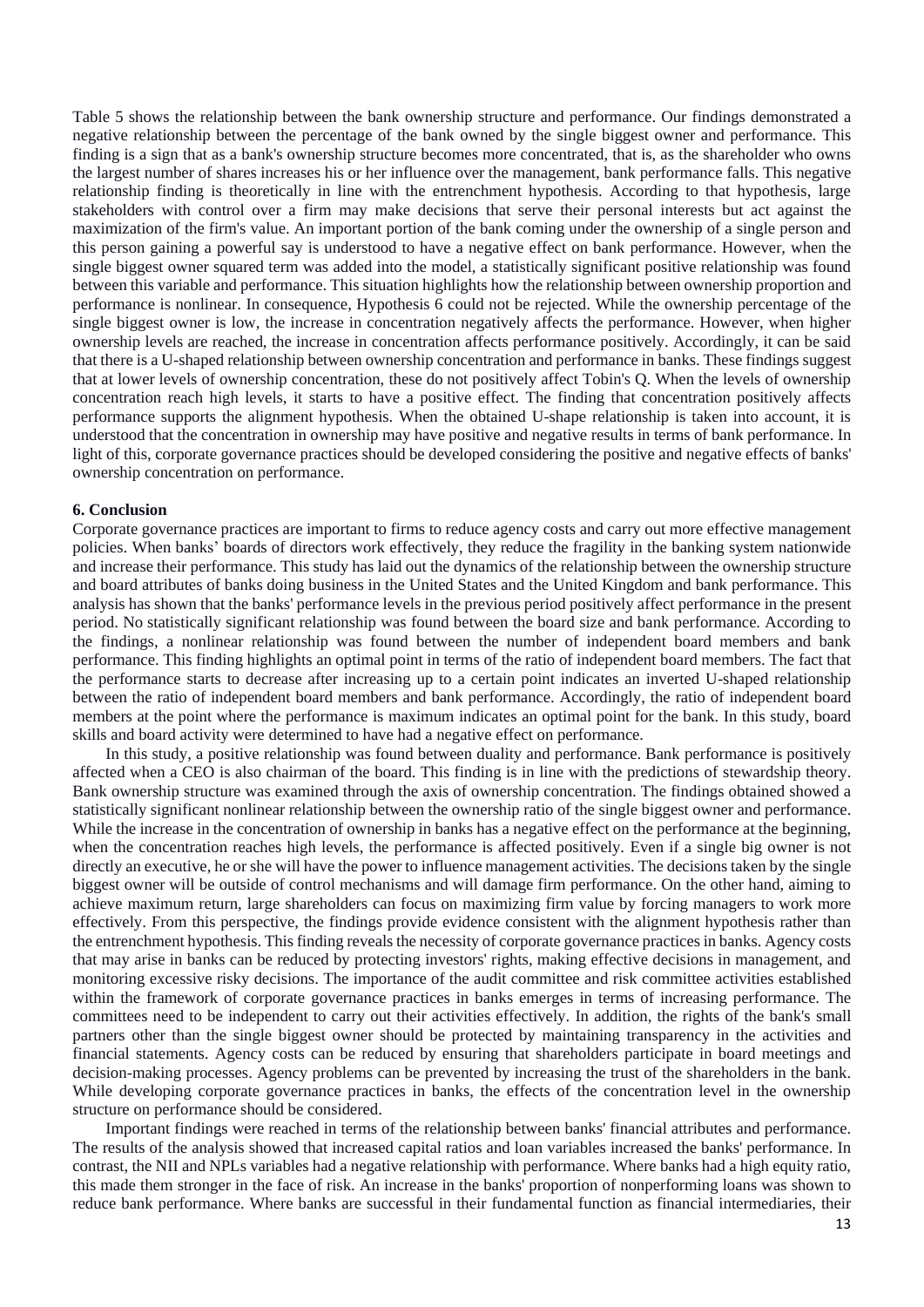performances see great increases. Therefore, banks must give importance to resource allocation and the formation of a quality credit portfolio. The general economic conjuncture in the country where the bank does business was also an important factor in bank performance.

If the findings are examined in general, it is understood that the explanatory power of the variables related to the banks' corporate governance attributes over performance is stronger than the explanatory power of the variables related to the banks' financial structure. This finding shows that corporate governance attributes are more important in explaining bank performance compared to financial structure. This shows the importance of banking activities being carried out and strategic decisions being made in line with mechanisms of corporate governance. In this study, the influences of the attributes of the boards of directors and ownership structures on bank performance have been described. The findings of this study are expected to illuminate the way for future studies. Note that the effects of corporate governance cannot be explained from a single perspective. Considering the situations where the relationships between performance and corporate governance variables are not linear, it is understood that there is a need for studies that will guide the creation of an optimal corporate governance structure.

## **References**

- **Abobakr, Mohamed Galal and Khairy Elgiziry.** 2017. "The Relationship between Board of Directors' Characteristics and Bank Risk-Taking: Evidence from Egyptian Banking Sector." *Journal of Finance and Accounting,* 5(1): 24-33. DOI: 10.11648/j.jfa.20170501.13
- **Adams, Renee B. and Hamid Mehran.** 2012. "Bank board structure and performance: evidence for large bank holding companies." *Journal of Financial Intermediation*, 21(2): 243-267. DOI: 10.1016/j.jfi.2011.09.002 http://www.sciencedirect.com/science/article/pii/S1042957311000398
- **Adebiyi, Abosede J. and Kajola O. Sunday.** 2011. "Ownership structure and firm performance: evidence from Nigerian listed companies." *Corporate Ownership and Control,* 8(4): 391-400. DOI:10.22495/cocv8i4c4art1 https://www.virtusinterpress.org/IMG/pdf/10-22495cocv8i4c4art1.pdf
- **Alam, Mohammed Rafiqul and Fahmida Akhter**. 2017. "Impact of Corporate Governance on Performance of Commercial Banks in Bangladesh." *The Cost and Management*, 45(4): 1-8. http://www.icmab.org.bd/images/stories/journal/2017/July-Aug/2.Impact.pdf
- **Almeida, Heitor V. and Daniel Wolfenzon.** 2006. "A theory of pyramidal ownership and family business groups." *Journal of Finance*, 61(6): 2637-2680.<https://doi.org/10.1111/j.1540-6261.2006.01001.x>
- **Andres, Pablo de Alonso. and Eleuterio Vallelado.** 2008. "Corporate governance in banking: the role of the board of directors." *Journal of Banking and Finance*, 32: 2570-2580. [http://www.sciencedirect.com/science/article/pii/S0378-4266\(08\)00100-3](https://econpapers.repec.org/scripts/redir.pf?u=http%3A%2F%2Fwww.sciencedirect.com%2Fscience%2Farticle%2Fpii%2FS0378-4266%2808%2900100-3;h=repec:eee:jbfina:v:32:y:2008:i:12:p:2570-2580)
- **Apernis, Nicholas and Effrosyni Alevizopoulou.** 2011. "Bank Efficiency: Evidence from a Panel of European Banks." *Panoeconomicus,* 3: 329-341. https://panoeconomicus.org/index.php/jorunal/article/view/158/152
- **Arellano, Manuel and Stephen Bond.** 1991. "Some tests of specification for panel: Monte Carlo evidence and an application to employment equations." *Review of Economic Studies*, 58: 277-297. http://www.jstor.org/stable/2297968
- **Arellano, Manuel and Olympia Bover.** 1995. "Another look at the instrumental variable estimation of errorcomponents models." *Journal of Econometrics*, 68: 29- 51. [http://www.sciencedirect.com/science/article/pii/0304-4076\(94\)01642-D](https://econpapers.repec.org/scripts/redir.pf?u=http%3A%2F%2Fwww.sciencedirect.com%2Fscience%2Farticle%2Fpii%2F0304-4076%2894%2901642-D;h=repec:eee:econom:v:68:y:1995:i:1:p:29-51)
- **Belhaj, Salma and Cesario Mateus.** 2016. "Corporate Governance Impact on Bank Performance: Evidence from Europe." *Corporate Ownership and Control*, 13(4): 583-597. https://papers.ssrn.com/sol3/papers.cfm?abstract\_id=2809063
- **Berle Adolf and Gardiner C. Means.** 1932. *The modern corporation and private property*. Macmillan, New York.
- **Blundell, Richard and Stephen Bond.** 1998. "Initial conditions and moment restrictions in dynamic panel data models." *Journal of Econometrics*, 87: 115-143. [http://www.sciencedirect.com/science/article/pii/S0304-4076\(98\)00009-8](https://econpapers.repec.org/scripts/redir.pf?u=http%3A%2F%2Fwww.sciencedirect.com%2Fscience%2Farticle%2Fpii%2FS0304-4076%2898%2900009-8;h=repec:eee:econom:v:87:y:1998:i:1:p:115-143)
- **Claessens, Stijn, Simeon Djankov and Larry H. P. Lang.** 2000. "The separation of ownership and control in East Asian corporations." *Journal of Financial Economics,* 58: 81-112. [https://doi.org/10.1016/S0304-405X\(00\)00067-2](https://doi.org/10.1016/S0304-405X(00)00067-2)
- **Claessens, Stijn, Simeon Djankov, Joseph P.H. Fan and Larry H. P. Lang.** 2002. "Disentangling the incentive and entrenchment effects of large shareholdings." *Journal of Finance*, 57(6): 2741-2771. <https://doi.org/10.1111/1540-6261.00511>
- **Cornett, Marcia Millon, Jamie Jhon McNutt and Hassan Tehranian.** 2009. "Corporate governance and earnings management at large U.S. bank holding companies." *Journal of Corporate Finance*, 15: 412-430. DOI:10.1016/j.jcorpfin.2009.04.003 https://www2.bc.edu/hassan-tehranian/Corporate\_Governance.pdf
- **Demsetz, Harold and Kenneth Lehn.** 1985. "The structure of corporate ownership: causes and consequences." *Journal of Political Economy*, 93: 1155-1177. DOI:10.1086/261354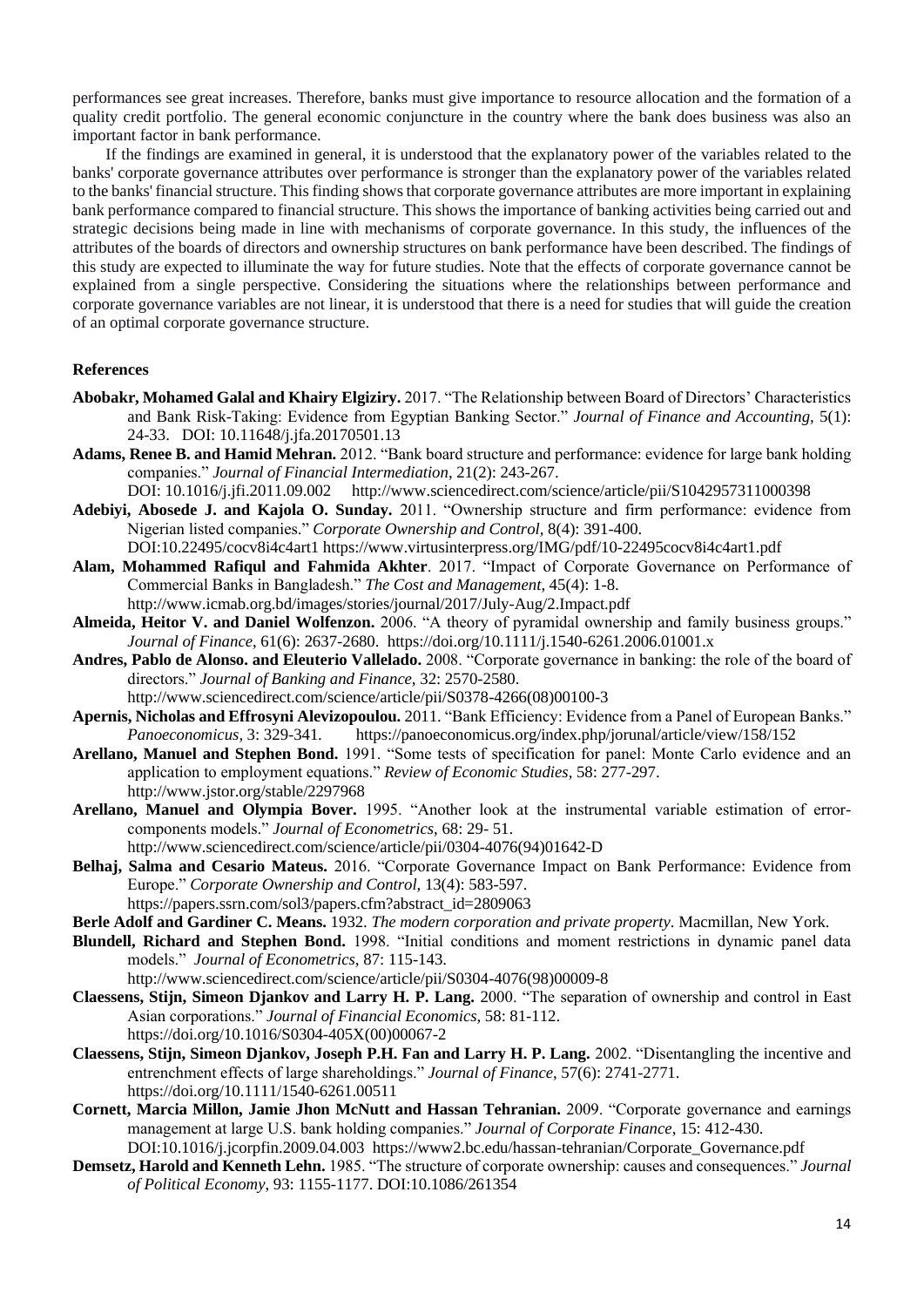- **Doğan, Mesut and Feyyaz Yıldız.** 2013. "The Impact of The Board of Directors' Size on Bank's Performance: Evidence from Turkey." *European Journal of Business and Management*, 5(6): 130-141. http://citeseerx.ist.psu.edu/viewdoc/download?doi=10.1.1.735.1074&rep=rep1&type=pdf
- **Donaldson, Lex and James H. Davis** 1991. "Stewardship theory or agency theory: CEO governance and share-holder returns." *Australian Journal of Management*, 16: 49-64. [https://doi.org/10.1177/031289629101600103](https://doi.org/10.1177%2F031289629101600103)
- **Donaldson, Lex and James H. Davis.** 1994. "Boards and company performance: research challenges the conventional wisdom." *Corporate Governance: An International Review*, 2(3): 151-160. <https://doi.org/10.1111/j.1467-8683.1994.tb00071.x>
- **Fama, Eugene and Michael Jensen.** 1983. "Separation of ownership and control." *Journal of Law and Economics,* 26: 301-326. DOI: 10.12691/ijefm-3-2-2
- **Fauzi, Fitriya and Stuart Locke.** 2012. "Board structure, ownership structure and firm performance: a study of New Zealand listed-firms." *Asian Academy of Management Journal of Accounting and Finance*, 8(2): 43-67. <https://hdl.handle.net/10289/7793>
- **Felicio, Augusto J., Ricardo Rodrigues, Hugh Grove and Adam Greiner**. 2018. "The Influence of Corporate Governance on Bank Risk during a Financial Crisis." *Economic Research-Ekonomska Istraživanja*, 31(1): 1078- 1090. DOI: 10.1080/1331677X.2018.1436457
- **Finkelstein, Sydney and Richard A. D'Aveni.** 1994. "CEO duality as a double-edged sword: how boards of directors balance entrenchment avoidance and unity of command." *Academy of Management Journal,* 37: 1079- 1108[.http://dx.doi.org/10.2307/256667](https://psycnet.apa.org/doi/10.2307/256667)
- **Gafoor, Abdul C. P., V. Mariappan and S. Thyagarajan.** 2018. Board Characteristics and Bank Performance in India. *IIMB Management Review*, 30: 160-167. https://doi.org/10.1016/j.iimb.2018.01.007
- **Gedajlovic, Eric R. and Daniel M. Shapiro.** 1998. "Management and ownership effects: evidence from five countries." *Strategic Management Journal*, 19: 533-553. http://www.sfu.ca/~erg/research/management.pdf
- **Griffith, John M., Lawrence Fogelberg and H. Shelton Weeks.** 2002. "CEO ownership, corporate control, and bank performance." *Journal of Economics and Finance*, 26(2): 170-183. https://link.springer.com/article/10.1007/BF02755984
- **Gupta, Amit Kumar and Gao Xin Wei.** 2018. "Research on the Influence of Corporate Governance Structure on the Performance of Nepal Commercial Banks." *Journal of Global Economics*, 6(4): 1-10. DOI: 10.4172/2375-4389.1000316
- **Himaj, Shkendije.** 2014. "Corporate Governance in Banks and its Impact on Risk and Performance: Review of Literature on the Selected Governance Mechanisms." *Journal of Central Banking Theory and Practice*, 3:53- 85. DOI: 10.2478/jcbtp-2014-0015
- **James, Bernadette Josephine and Corina Joseph.** 2015. "Corporate Governance Mechanisms and Bank Performance: Research-based view." *Procedia Economics and Finance*, 31: 117-123. DOI: 10.1016/S2212-5671(15)01138-7
- **Jensen, Michael and William Meckling.** 1976. "Theory of the firm: managerial behavior, agency costs and ownership structure." *Journal of Financial Economics*, 3: 305-360. [https://doi.org/10.1016/0304-405X\(76\)90026-X](https://doi.org/10.1016/0304-405X(76)90026-X)
- **John, Kose, Sara De Masi and Andrea Paci**. 2016. "Corporate Governance in Banks." *Corporate Governance: An International Review,* 24(3): 303–321. DOI:10.1111/corg.12161
- **Kasman, Saadet and Adnan Kasman.** 2011. "Efficiency, Productivity and Stock Performance: Evidence from the Turkish Banking Sector." *Panoeconomicus,* 3: 355-372.
	- https://panoeconomicus.org/index.php/jorunal/article/view/160/154
- **Kapopoulos, Panayotis and Sophia Lazaretou.** 2007. "Corporate ownership structure and firm performance: evidence from Greek firms." *Corporate Governance*, 15(2): 144-158. <https://doi.org/10.1111/j.1467-8683.2007.00551.x>
- **Kumar, Naresh and Sudesh Chhikara.** 2016. "Corporate Governance and Banks' Performance: An Empirical Study." *Journal of Business and Management,* Special Issue, AETM'16:30-35.

<http://www.iosrjournals.org/iosr-jbm/papers/Conf.15010/Volume%201/5.%2030-35.pdf>

- **La Porta, Rafael, Florencio Lopez-de-Silanes and Andrei Shleifer.** 1999. "Corporate ownership around the world." *The Journal of Finance*, 54(2): 471-517.<https://doi.org/10.1111/0022-1082.00115>
- **La Porta, Rafael, Florencio Lopez-de-Silanes, Andrei Shleifer and Robert Vishny.** 1998. "Law and finance." *Journal of Political Economy,* 106(6): 1113-1155.
	- DOI: 10.1086/250042 https://www.jstor.org/stable/10.1086/250042
- **Lemmon, Michael L. and Karl V. Lins.** 2003. "Ownership structure, corporate governance, and firm value: evidence from the East Asian financial crisis." *The Journal of Finance,* 58(4): 1445-1468. <https://doi.org/10.1111/1540-6261.00573>
- **Mamatzakis, Emmanuel and Theodora Bermpei,** 2015. "The Effect of Corporate Governance on the Performance of US Investment Banks." *Financial Markets, Institutions and Instruments,* 24(2-3): 191-239. https://pdfs.semanticscholar.org/7fc9/89e7b8b15581972f591fd8bc5414578d12e0.pdf